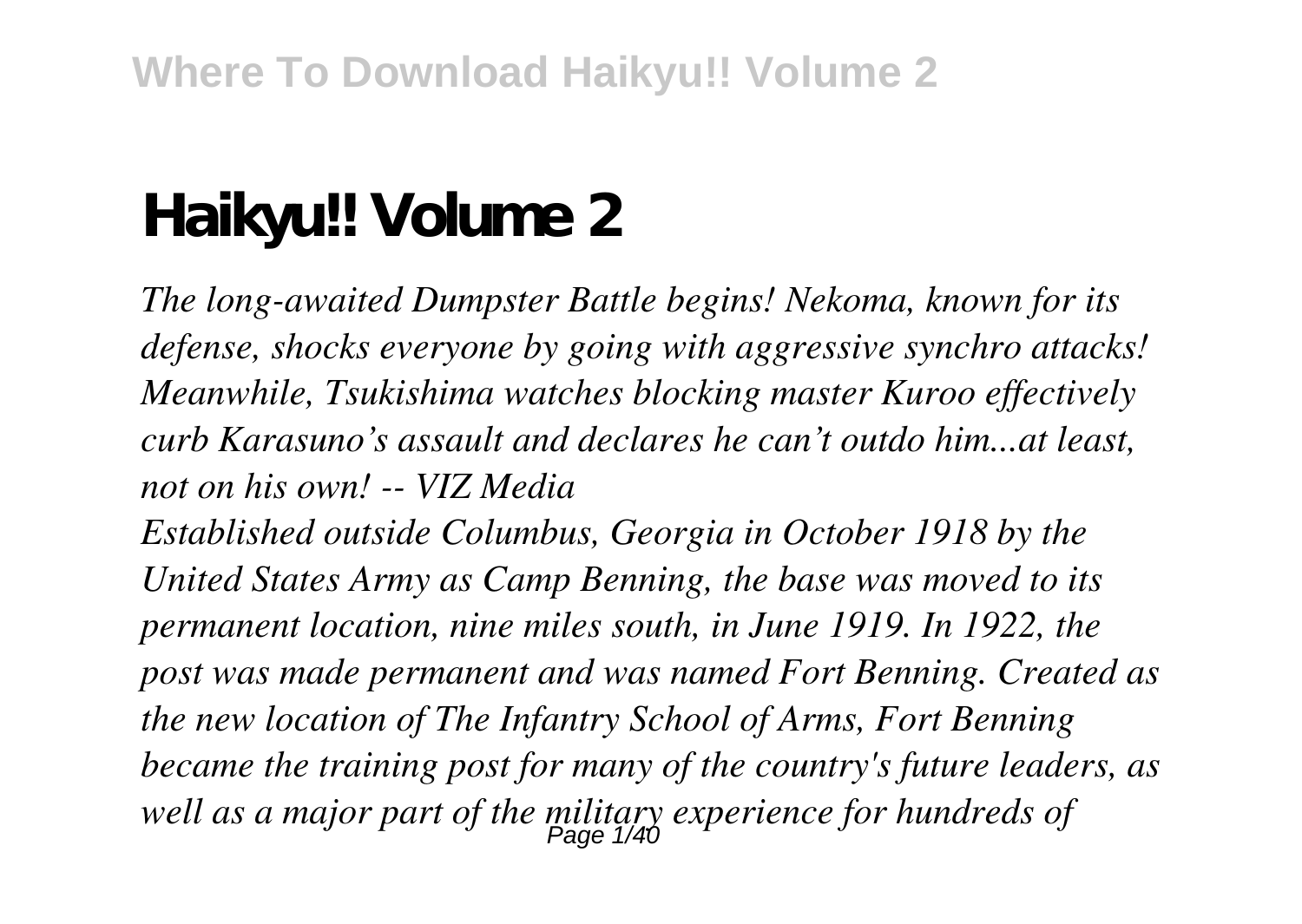*thousands of American soldiers. The post's current size, more than 180,000 acres, has long made it recognized as one of the largest infantry bases in the world. Named for Gen. Henry L. Benning of Columbus, the installation has had a major impact on the economic and social life of nearby Columbus. Images of America: Fort Benning features vintage photographs and postcards, mostly from 1918 to 1978, showcasing the first 60 years of the base's 85-year history. Included are scenes of the temporary encampment on Macon Road and the early wooden encampment on the Main Post. The permanent buildup from the late 1920s to the early 1940s is shown in photographs of The Infantry School, the Officers' Club, Main Post Chapel, Doughboy Stadium, Gowdy Field, the Jump Towers, Lawson Field, the Cuartel Barracks, and the officers' quarters, as well as Riverside, the Commandant's Home, formerly* Page 2/40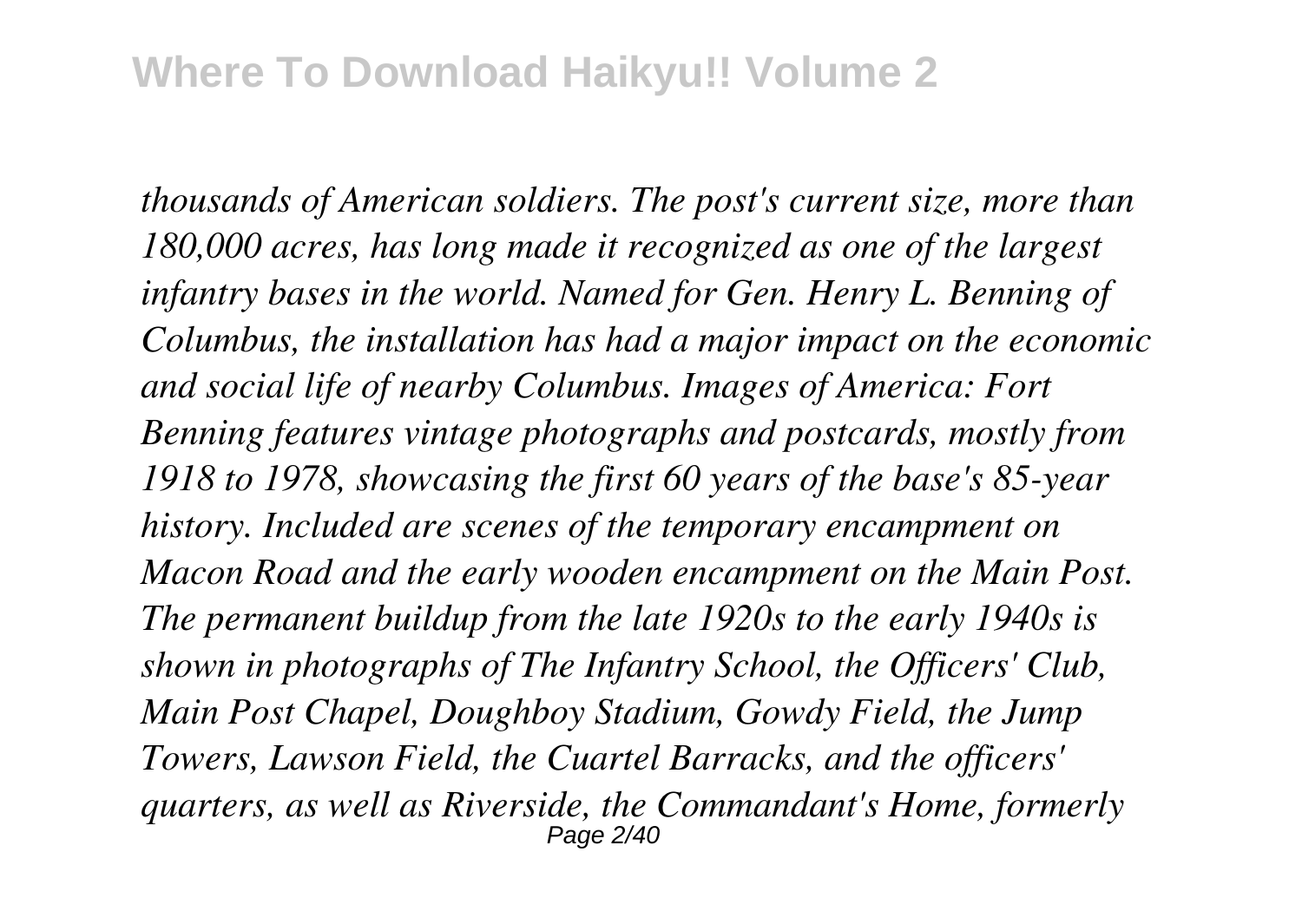*the Bussey Plantation. Activities and events include military reviews, visits of presidents, and the National Infantry Museum's dedication. Generals who served there and are featured include Bradley, Eisenhower, Marshall, and Patton.*

*After having overcome the Iron Wall of Date Tech, it's finally time for Karasuno to have their rematch with Aoba Johsai! Kageyama and Karasuno claimed victory in the practice match, but how will they fare in a real game? Tensions run high when Tohru Oikawa gears up to crush Kageyama once and for all. -- VIZ Media Karasuno finally defeats their archnemesis Aoba Johsai and advances to the finals to face off against the perennial champions Shiratorizawa! The sheer power of super ace Ushijima has them on their heels, but Nishinoya's determination gives Karasuno a glimmer of hope. Can Kurasano pull it together and put* Page 3/40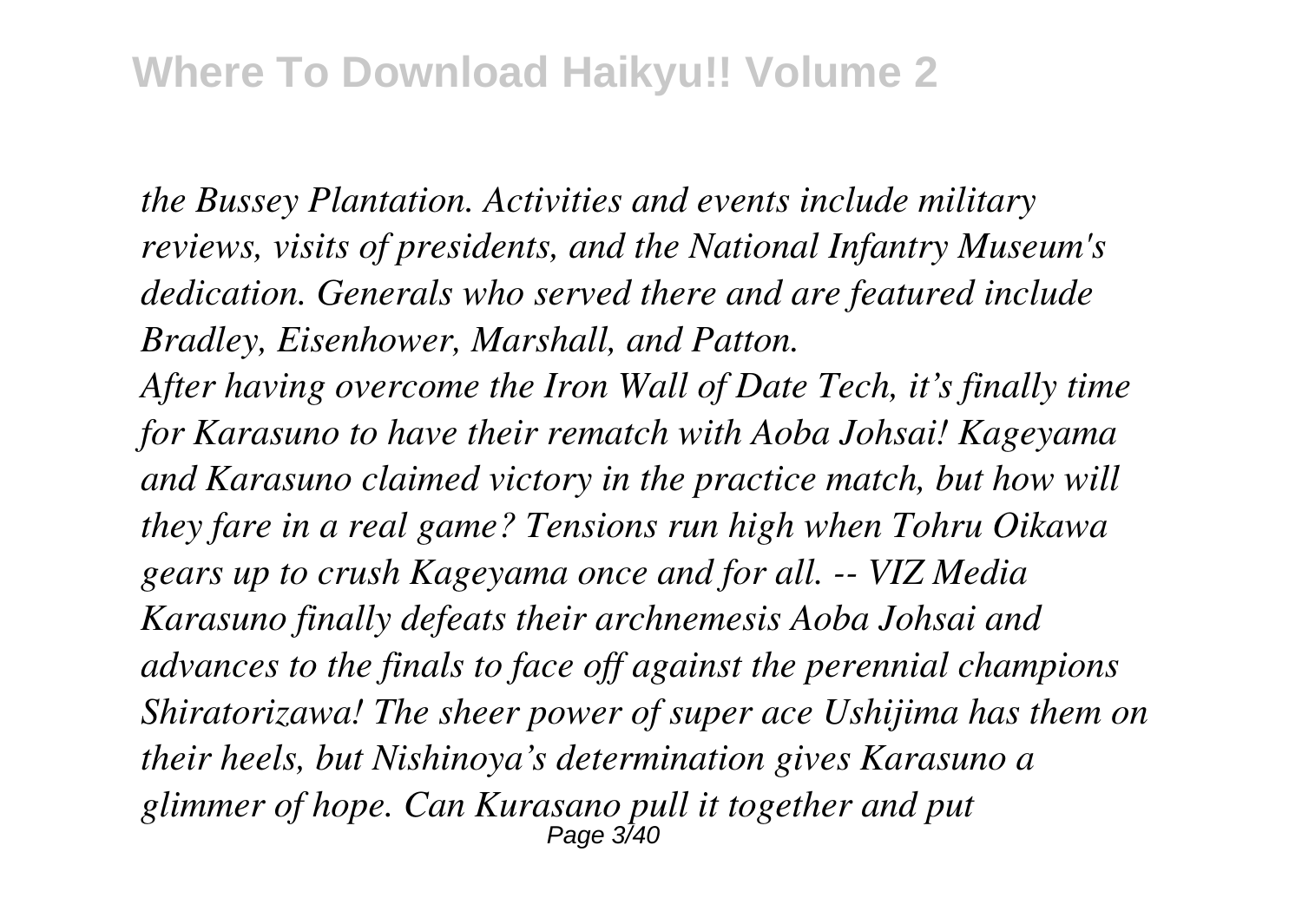#### **Where To Download Haikyu!! Volume 2**

*Shiratorizawa on the defensive? -- VIZ Media Haikyu!!, Vol. 1 Haikyu!!, Vol. 8 Haikyu!!, Vol. 36 Former Lonely Tyrant Haikyu!!, Vol. 39 ???. 1*

*Shoyo Hinata is out to prove that in volleyball you don't need to be tall to fly! Ever since he saw the legendary player known as "the Little Giant" compete at the national volleyball finals, Shoyo Hinata has been aiming to be the best volleyball player ever! Who says you need to be tall to play volleyball when you can jump higher* Page 4/40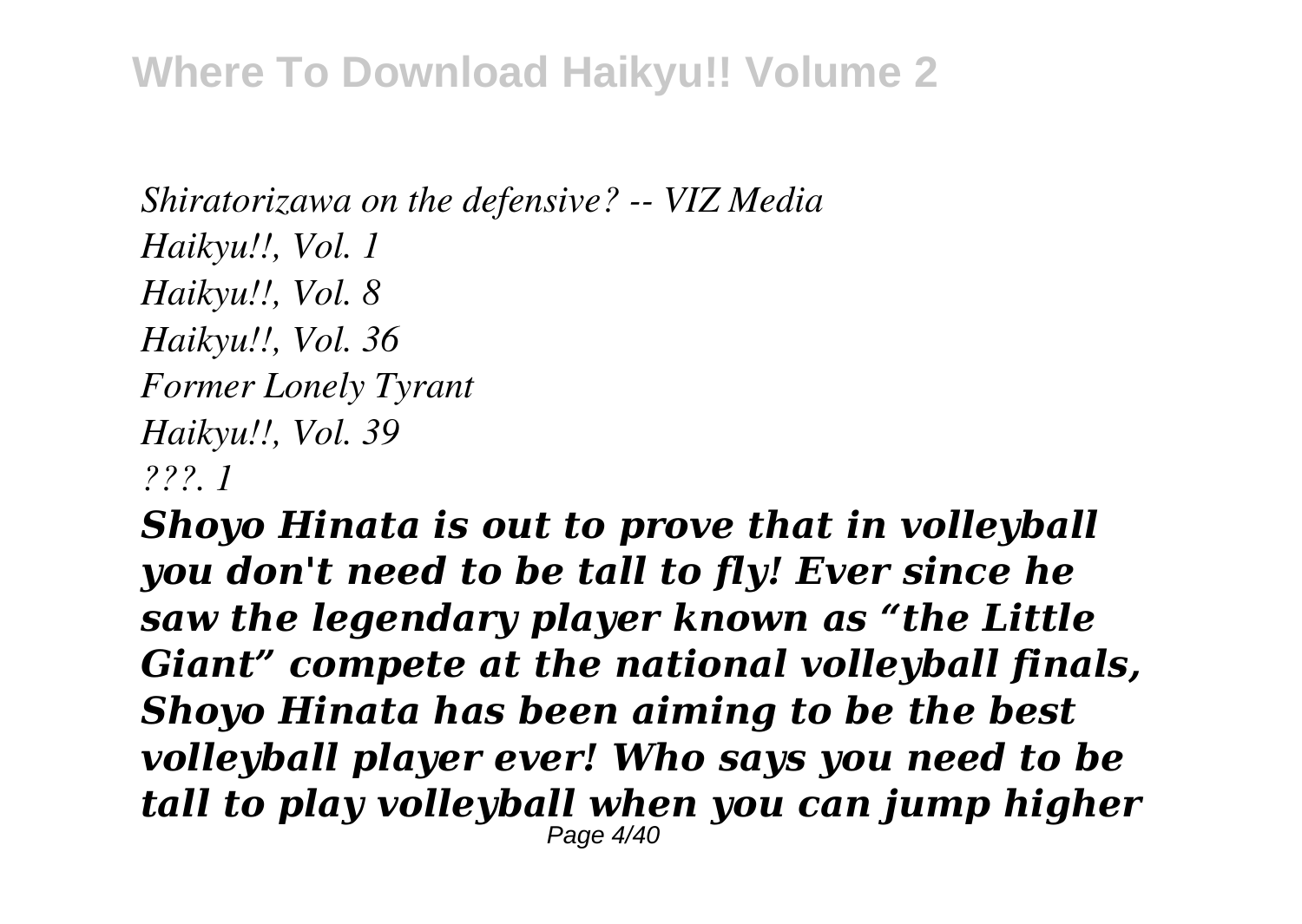*than anyone else? It's Little Giant versus Little Giant in the quarterfinal game against Kamomedai, and the Little Giant of the past that both Hinata and Korai look up to is watching in the stands! Karasuno struggles against Kamomedai's iron-tough defense, as their blockers are just as infamous as Date Tech's, if not more! Will Karasuno find a way to open a hole in Kamomedai's wall? They are England's most eligible bachelors, with the most scandalous reputations. But for the right woman, even an unrepentant rogue may mend his ways… Lady Grace Mabry's ample inheritance has made it impossible for her to* Page 5/40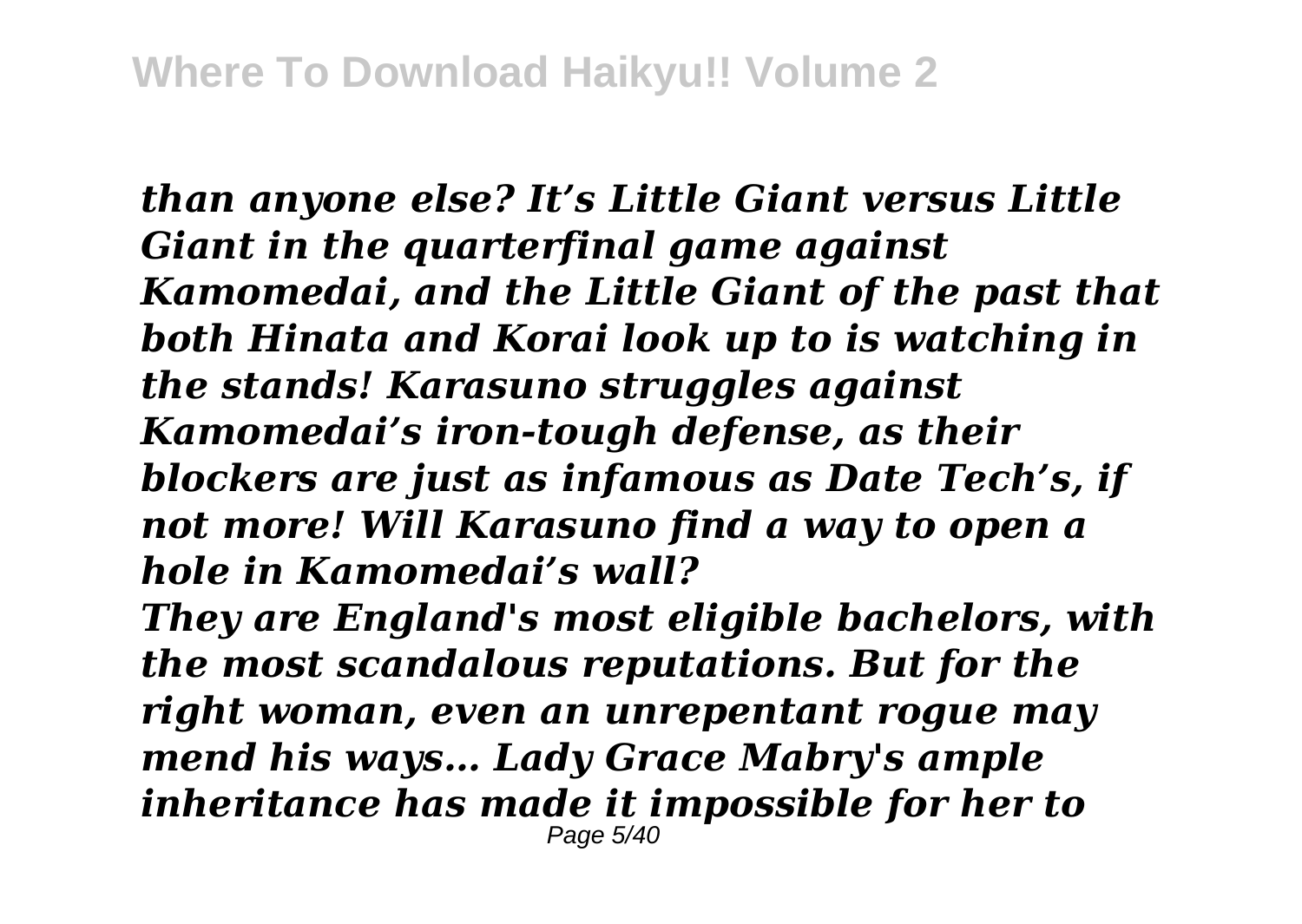*tell whether a suitor is in love with her—or enamored of her riches. Who better to distinguish beau from blackguard than her notorious childhood friend, the Duke of Lovingdon? With no interest in marriage, Lovingdon has long lived only for pleasure. He sees little harm in helping Grace find a proper match. He simply has to teach the lovely innocent all the ploys a scoundrel uses to gain a woman's favor—by demonstrating his wicked ways. But as lessons lead to torrid passion and Grace becomes ensnared in another man's marriage plot, Lovingdon must wage a desperate gamble: Open his heart fully—or risk* Page 6/40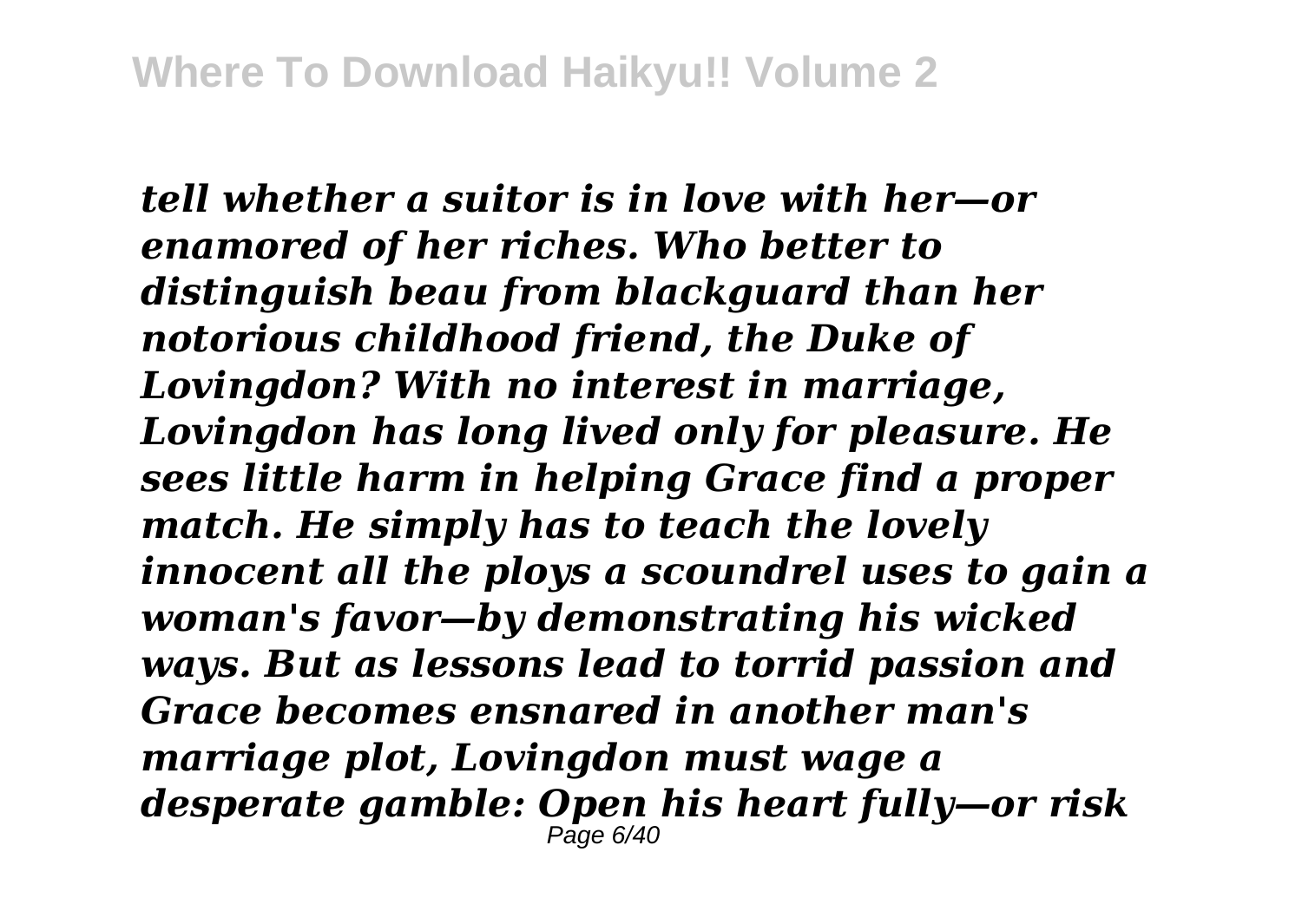*losing the woman he adores… Karasuno fights their way through the preliminaries and wins, earning them a spot in the October qualifier rounds of the Spring Tournament. Their first opponent is a team of partyers from Johzenji whose motto is "Play hard"! They are a highly unorthodox team that improvises crazy attacks on the fly, leaving Karasuno baffled about how to counter them! -- VIZ Media*

*The practice game with Date Tech continues, and Karasuno clumsily dances around their new techniques in an attempt to break through the Iron Wall. But will any of these techniques work* Page 7/40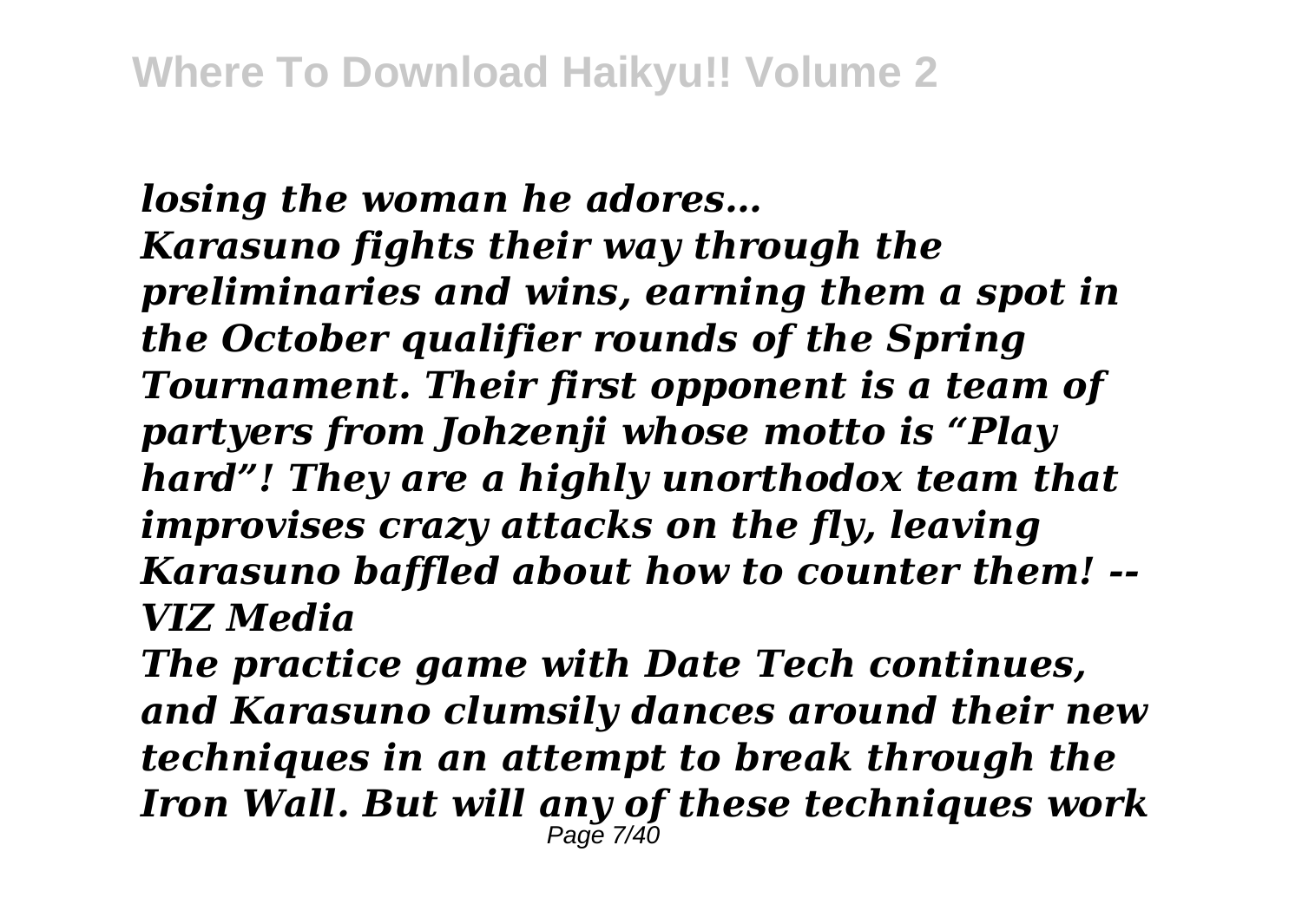*when even the Freak Quick can't? Then, time passes, the new year rolls around and the Spring Tournament begins! -- VIZ Media Haikyu!!, Vol. 26 Haikyu!!, Vol. 41 Haikyu!!, Vol. 34 New Haikyuu Anime & Manga Coloring Pages with Haigh Quality Illustrations for Kids and Adults (A Great Gift) Rivals! Haikyuu* **Shoyo Hinata is out to prove that in volleyball you don't need to be tall to fly! Ever since he saw**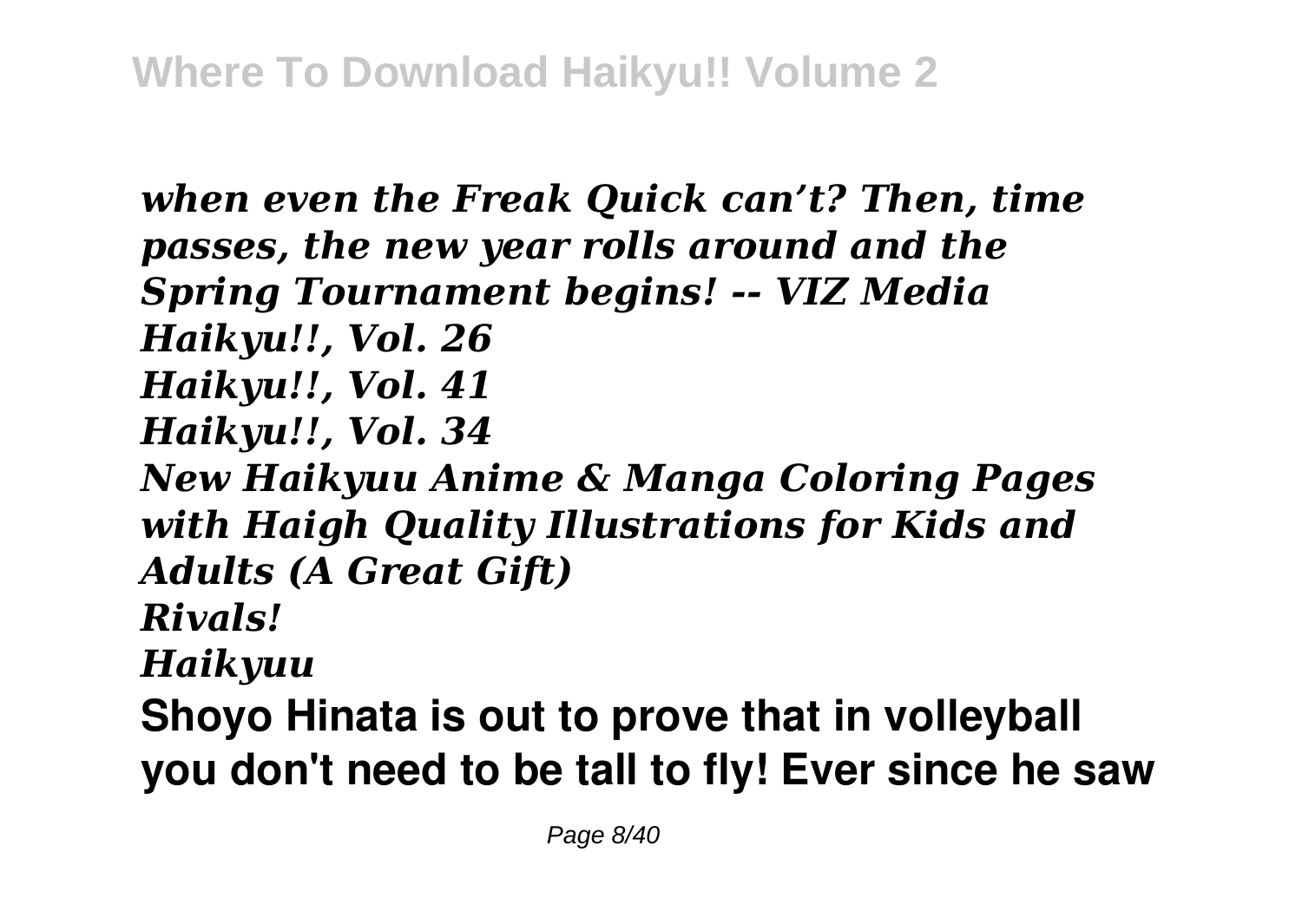**the legendary player known as "the Little Giant" compete at the national volleyball finals, Shoyo Hinata has been aiming to be the best volleyball player ever! He decides to join the team at the high school the Little Giant went to—and then surpass him. Who says you need to be tall to play volleyball when you can jump higher than anyone else? Motivated by their heartbreaking loss to Aoba Johsai, Karasuno now works towards a new goal—the Spring Tournament! The team gears up for a trip to Tokyo for a training camp with some of the top teams in Tokyo,** Page 9/40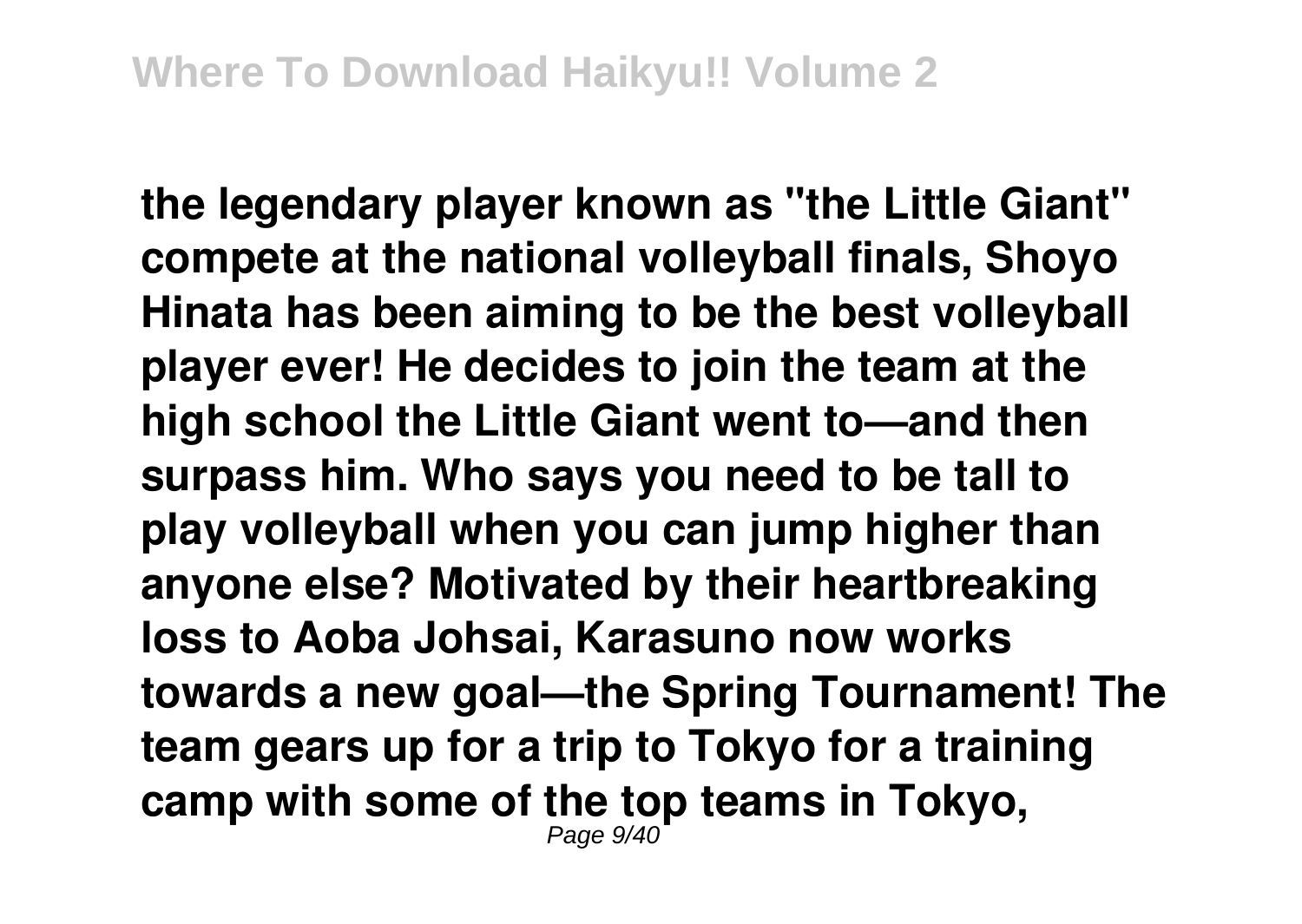**including Nekoma, but there's something they need to do first…pass their finals! Hinata,**

**Kageyama, Nishinoya and Tanaka are all at risk of not being allowed to go. What are they going to do?!**

**Shoyo Hinata is out to prove that in volleyball you don't need to be tall to fly! Ever since he saw the legendary player known as "the Little Giant" compete at the national volleyball finals, Shoyo Hinata has been aiming to be the best volleyball player ever! He decides to join the team at the high school the Little Giant went to—and then** Page 10/40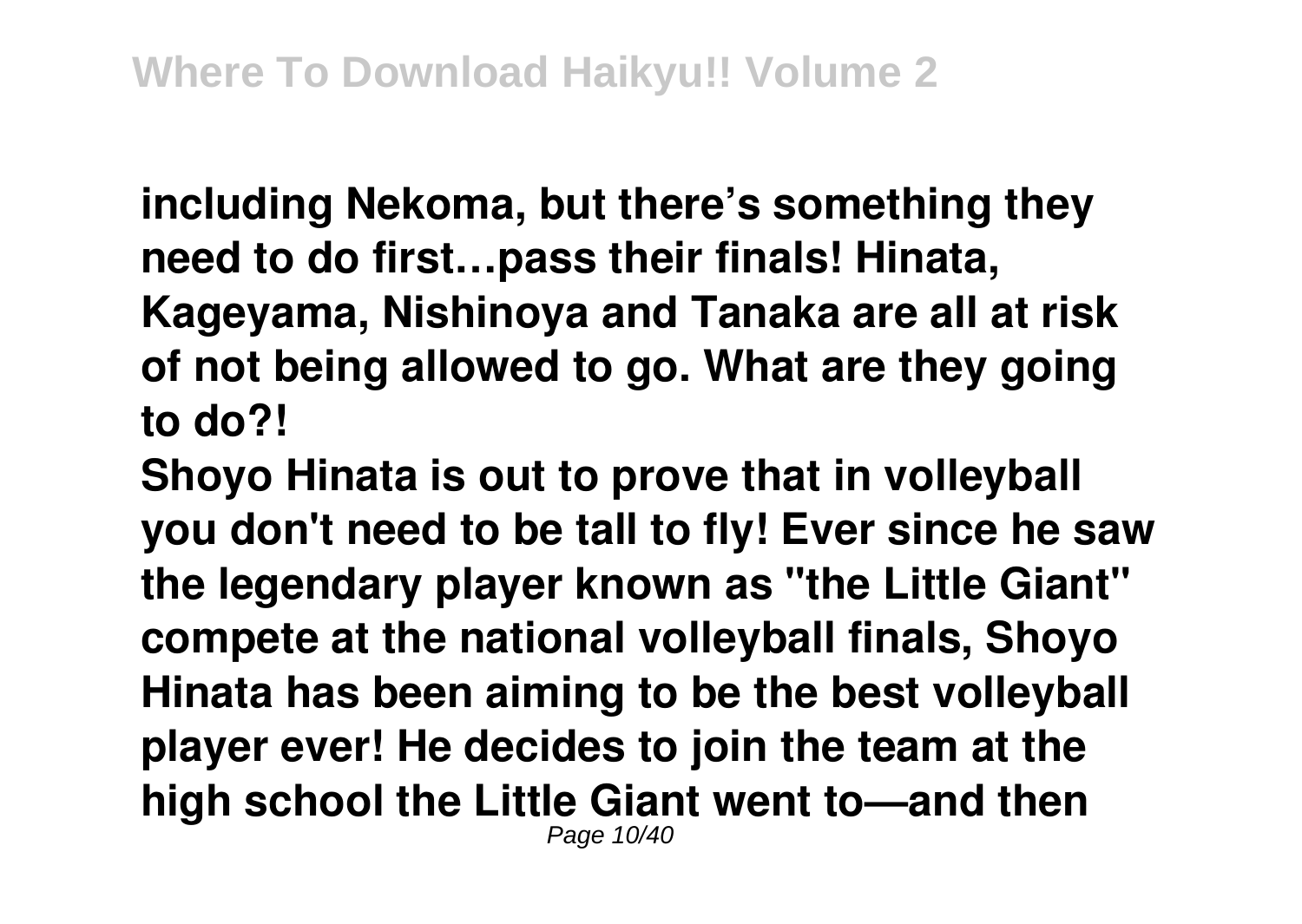**surpass him. Who says you need to be tall to play volleyball when you can jump higher than anyone else? Hinata boldly declares that he won't close his eyes for the freak quick anymore, but Kageyama isn't having any of it. The two of them fight, setting the entire team back in the practice game. Now, having come face-to-face with how much better all the Tokyo teams are than them, Karasuno will either step up their game and evolve into a new team or crumble under the pressure.**

**Shoyo Hinata is out to prove that in volleyball** Page 11/40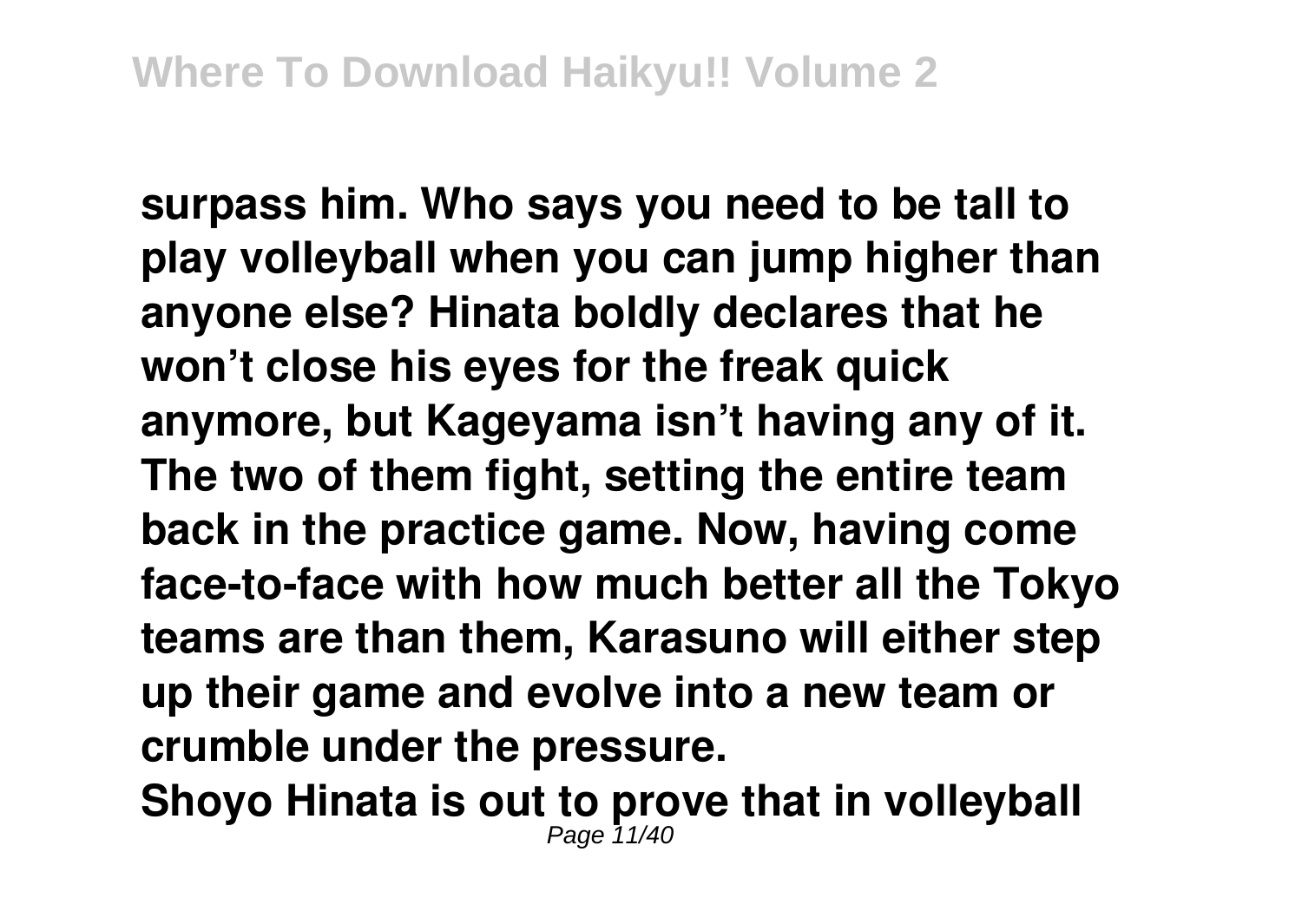**you don't need to be tall to fly! Ever since he saw the legendary player known as "the Little Giant" compete at the national volleyball finals, Shoyo Hinata has been aiming to be the best volleyball player ever! Who says you need to be tall to play volleyball when you can jump higher than anyone else? Hinata is removed from the game with a fever, leaving Karasuno to battle it out against Kamomedai in the final set without their biggest scorer! Anguished that he can't be there, Hinata watches the rest of the game via broadcast. What does he see from outside of the** Page 12/40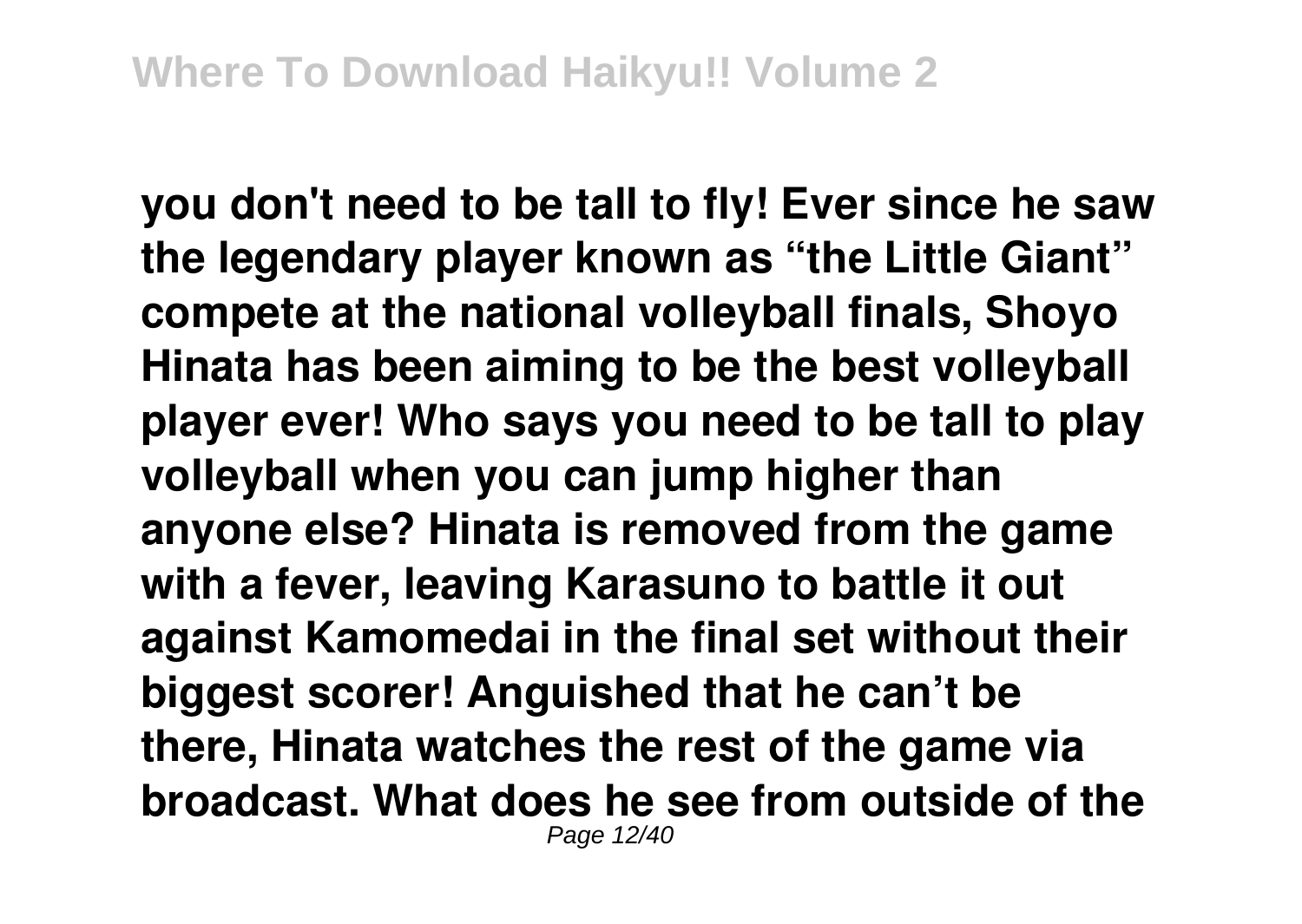# **court? Find out as the Spring Tournament arc comes to an end!**

**It's the middle of the quarterfinal round of the Spring Tournament Qualifiers, and Karasuno's captain, Daichi Sawamura, is injured! With their most reliable player out of the game, the only one who can replace him is...Chikara Ennoshita?! This volume also includes the bonus one-shot chapter "Nisekyu!!"—a collaboration with the author of Nisekoi! -- VIZ Media Battle Lines**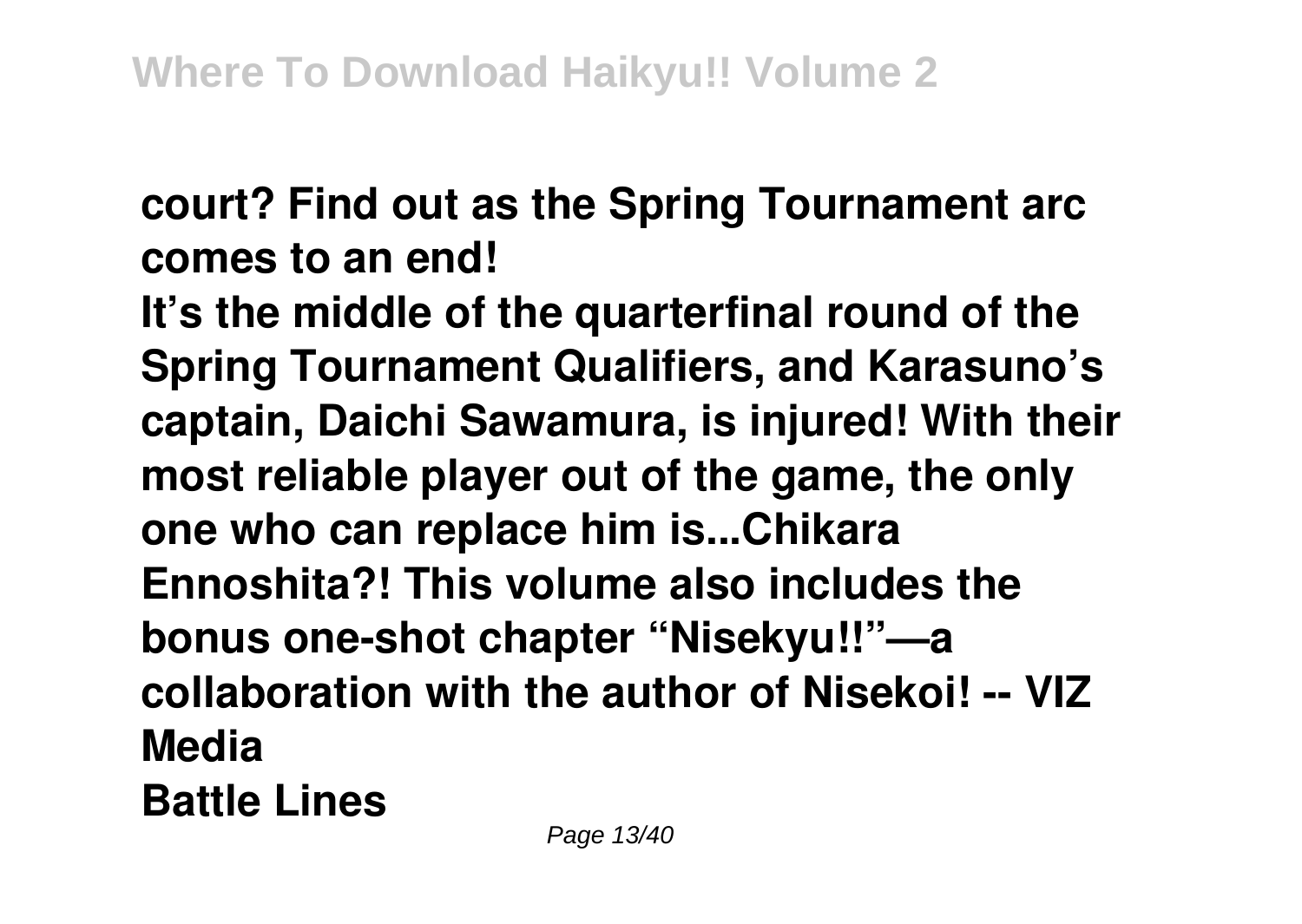## **Haikyu!!, Vol. 13 Haikyu!!, Vol. 45 When the Duke Was Wicked Haikyu!!, Vol. 18 I Win**

*The Inter-High match between Karasuno and Aoba Johsai continues. Star setter Tohru Oikawa has figured out the secret behind Kageyama and Hinata's quick sets and has them on the ropes! When Kageyama loses his cool, he ends up getting benched and is subbed out by none other than third year Koushi Sugawara! Will Karasuno's new approach be* Page 14/40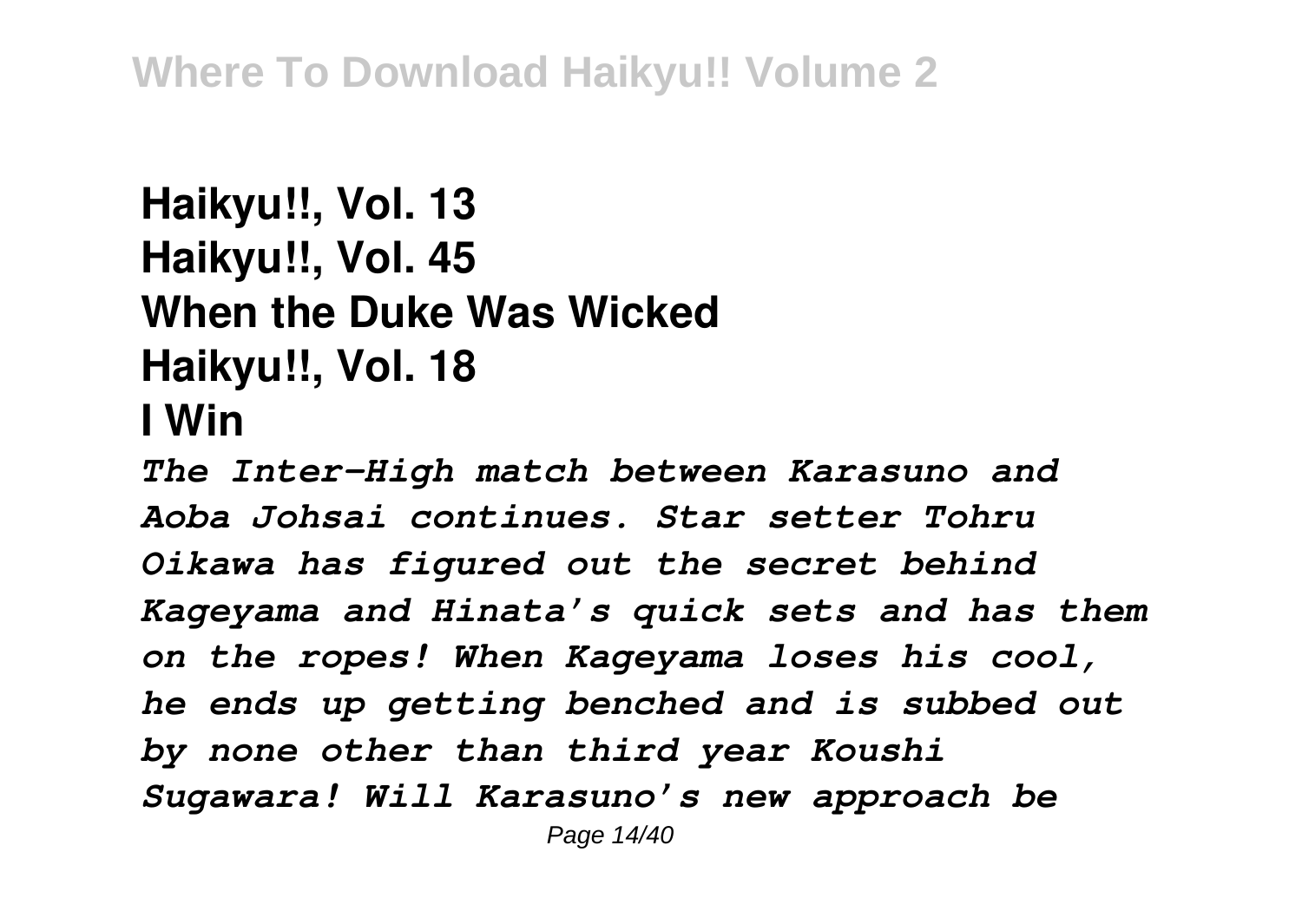*enough for them to seize control of the game and win? -- VIZ Media Shoyo Hinata is out to prove that in volleyball you don't need to be tall to fly! Ever since he saw the legendary player known as "the Little Giant" compete at the national volleyball finals, Shoyo Hinata has been aiming to be the best volleyball player ever! Who says you need to be tall to play volleyball when you can jump higher than anyone else? With the Adlers and Black Jackals match in full swing and years of rivalry and friendship thrown out into the open, Hinata and Kageyama continue to duke it* Page 15/40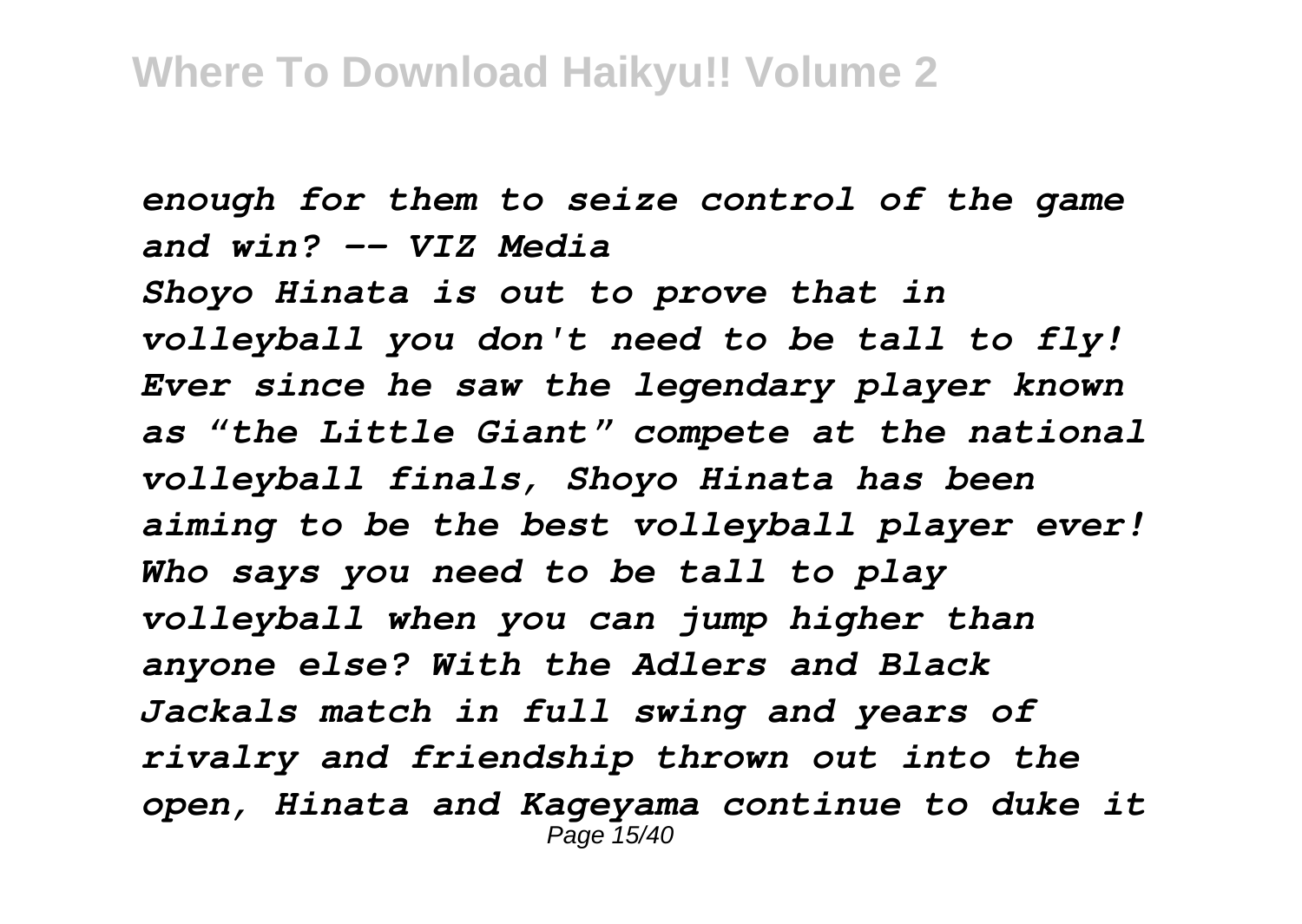*out on the court. Will Hinata finally get to declare a major victory over Kageyama? Don't miss the exciting finale!*

*After proving themselves to be the ultimate combination in their practice match against Kei Tsukishima, Kageyama and Hinata are finally allowed to join the club! Hinata's true power—to perfectly time his spikes with his eyes closed—is awakened, and nothing can seem to stop this crazy setter-spiker duo. Now their skills are about to be put to the test at a practice game against one of Kageyama's former teammates from middle school, Tohru Oikawa. -- VIZ Media* Page 16/40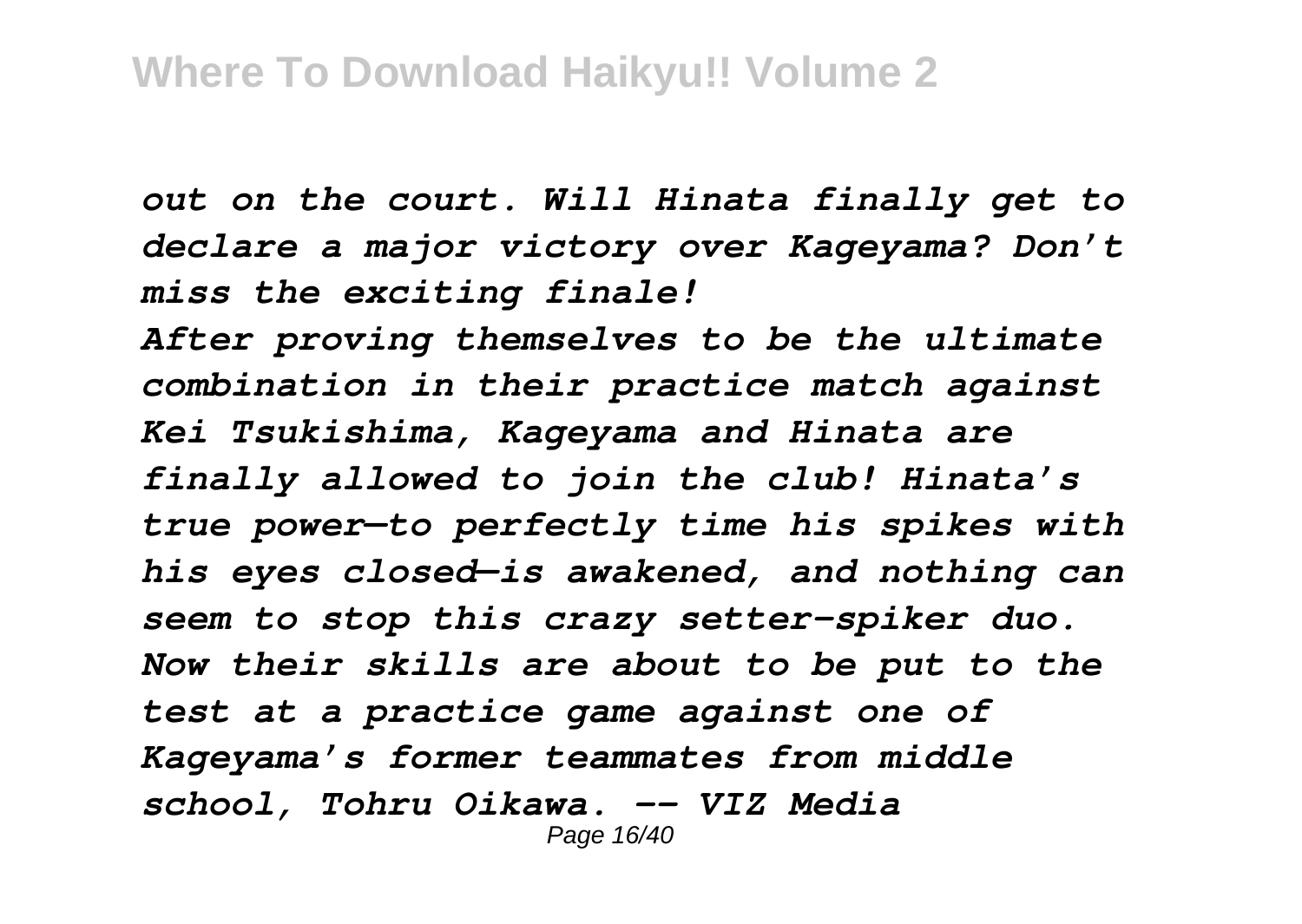*Shoyo Hinata is out to prove that in volleyball you don't need to be tall to fly! Ever since he saw the legendary player known as "the Little Giant" compete at the national volleyball finals, Shoyo Hinata has been aiming to be the best volleyball player ever! Who says you need to be tall to play volleyball when you can jump higher than anyone else? Kenma Kozume gives his all rally after rally, wishing that the game would go on forever. But unfortunately, the longtime dream of Nekoma and Karasuno's Dumpster Battle on the national stage must come to an end. Who will win? Meanwhile, Kotaro Bokuto* Page 17/40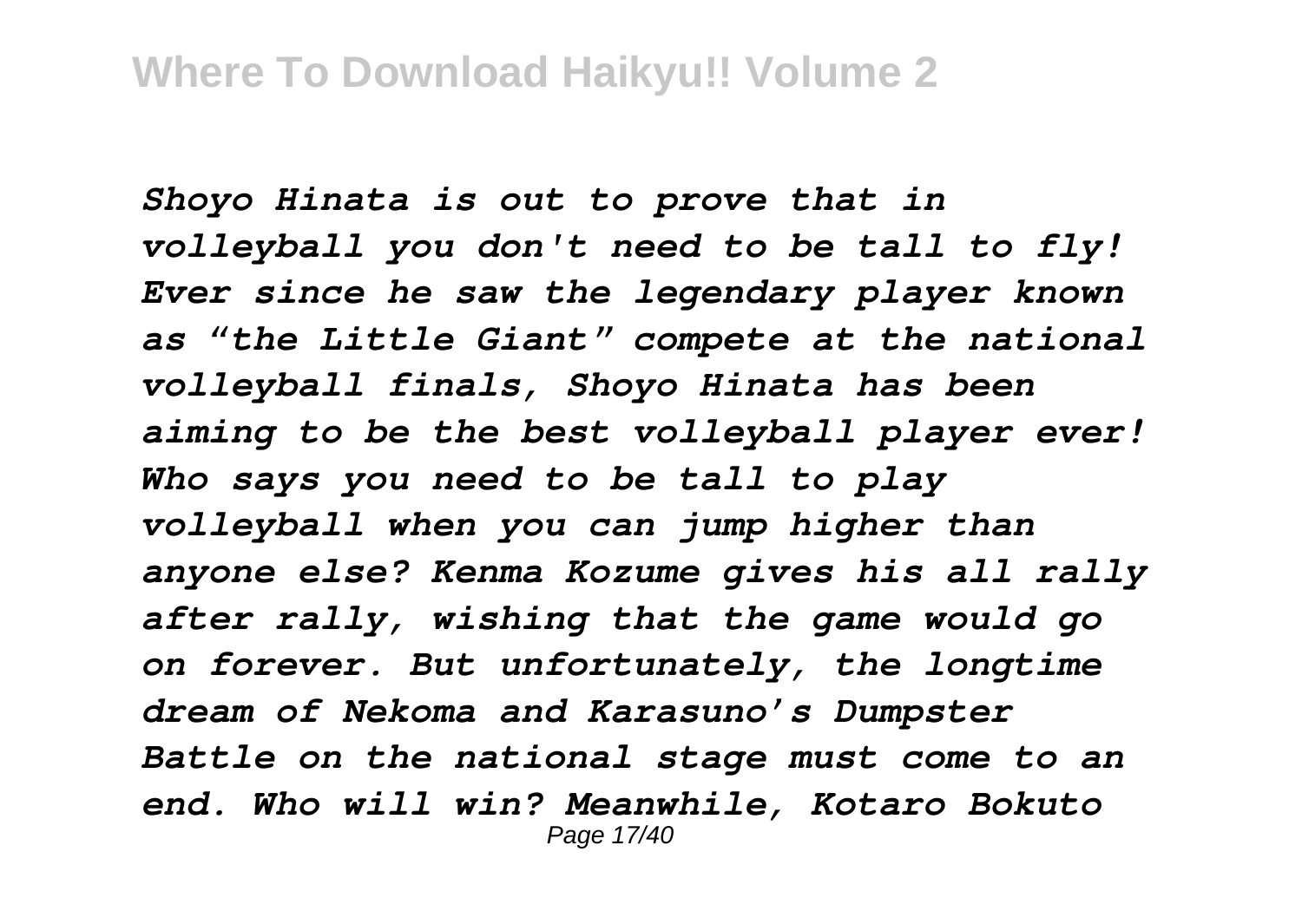## **Where To Download Haikyu!! Volume 2**

*is getting hyped up for his next game against one of the top three aces in the nation, Kiryu! Desire Inter-High Begins! Above Quitter's Battle Haikyu!!, Vol. 20 Haikyu!!, Vol. 5* The fourth set of the Miyagi Prefecture qualifier round finals is

quite the nail-biter! Karasuno's back is against the wall, and there's no room left for error. Their middle blockers continue to give it all they've got as the tense back-and-forth continues,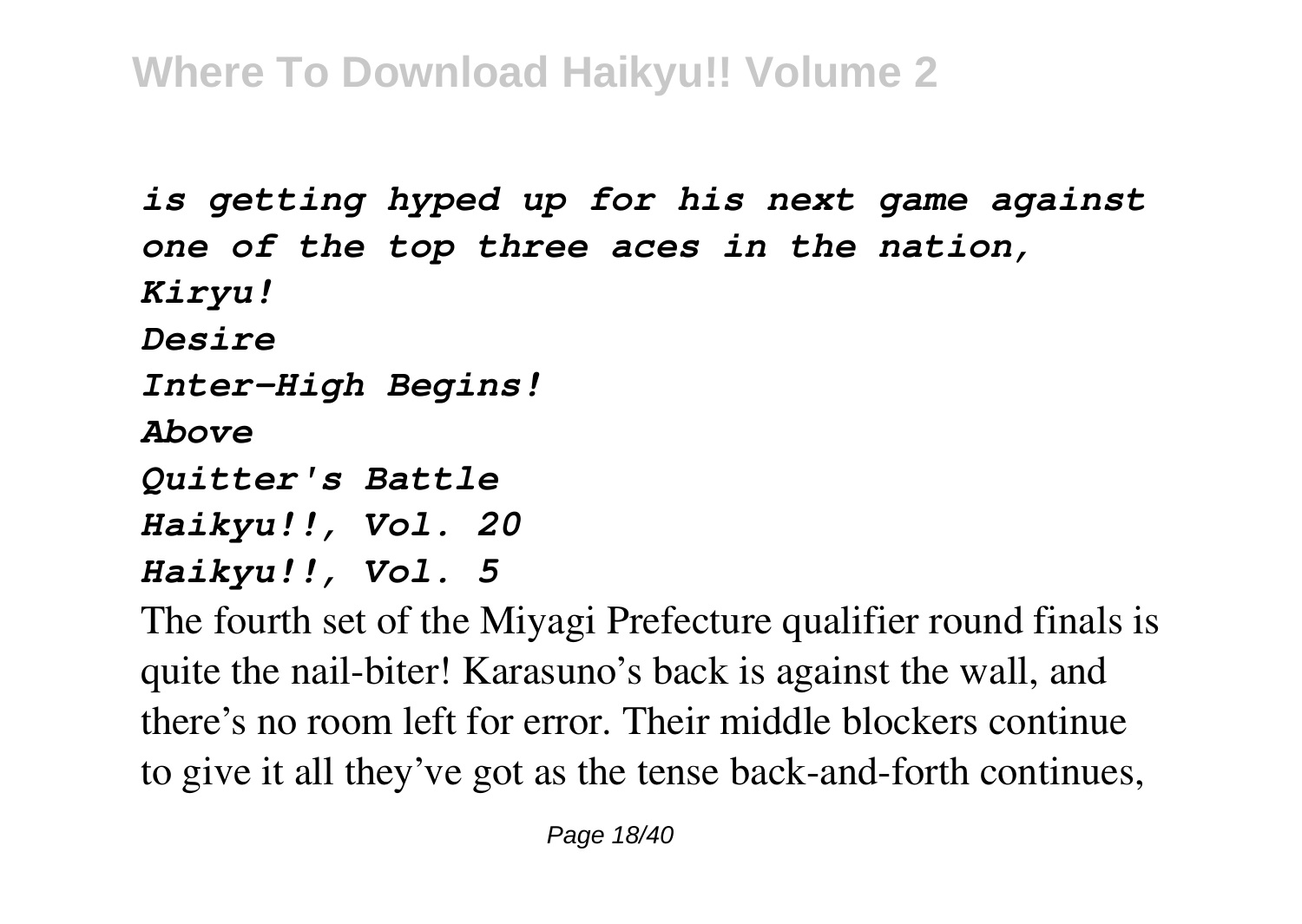but towards the end of the set, Kageyama starts looking a little off...! With loss looming overhead, can Karasuno pull itself back together and win the game?! -- VIZ Media Just a stone's throw from London lies the manor house of the illustrious Phantomhive earldom and its master, one Ciel Phantomhive. Earl Phantomhive is a giant in the world of commerce, Queen Victoria's faithful servant...and a slip of a twelve-year-old boy. Fortunately, his loyal butler, Sebastian, is ever at his side, ready to carry out the young master's wishes. And whether Sebastian is called to save a dinner party gone awry or probe the dark secrets of London's underbelly, there apparently is nothing Sebastian cannot do. In fact, one might even say Sebastian is too good to be true...or at least, too good Page 19/40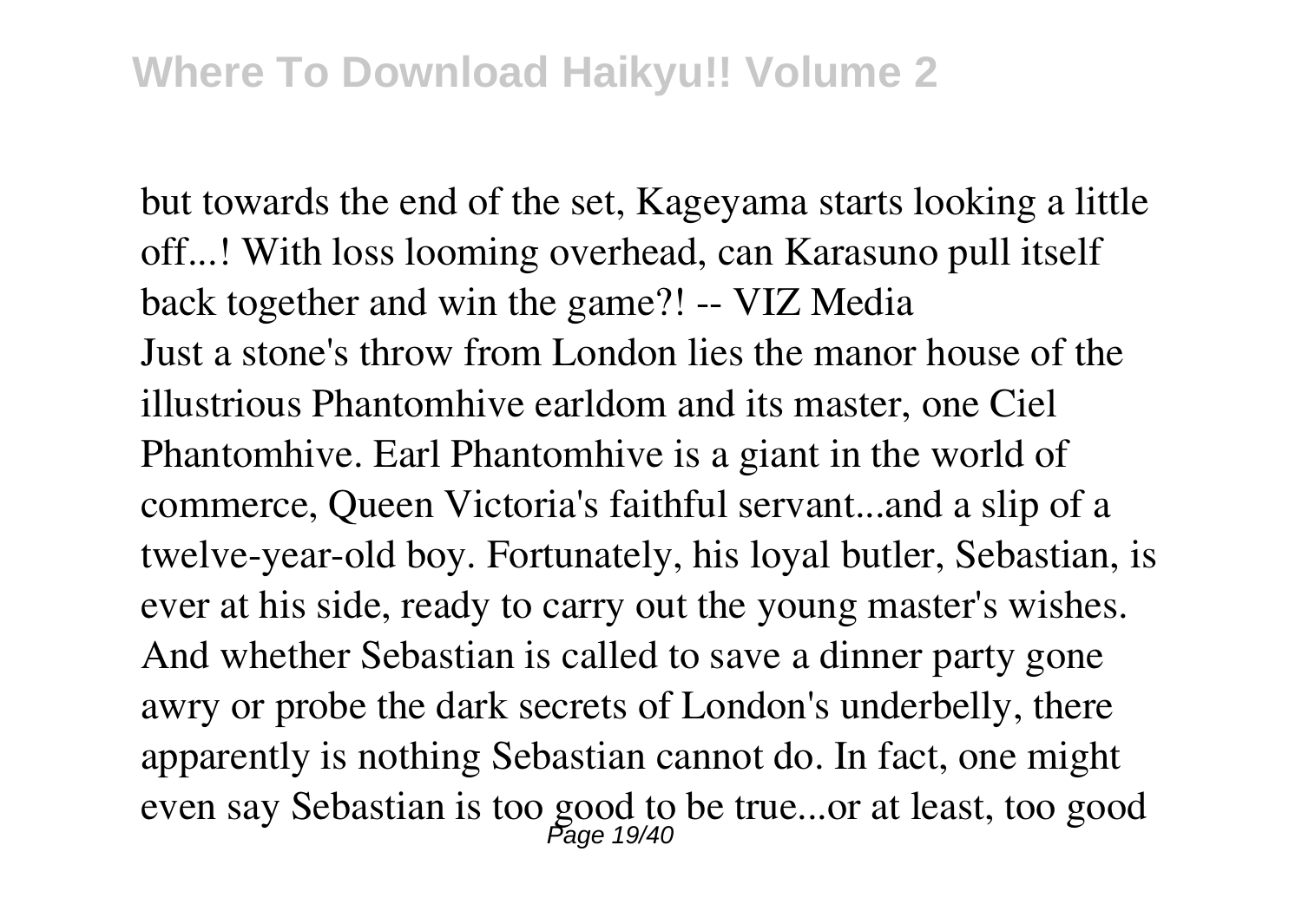to be human...

The Inter-High match between Karasuno and Aoba Johsai continues. Karasuno has dragged the game into a third set and is struggling to keep up their momentum. In a desperate move, Coach Ukai decides to bring out Tadashi Yamaguchi as a pinch server! Could this be the push Karasuno needs to keep the team's hopes alive and beat Aoba Johsai? -- VIZ Media Son Goku is the greatest hero on Earth. Five years after defeating the demon king Piccolo, he's grown up and has a family. But what is the real reason for Goku's incredible strength? A visitor from outer space arrives bearing terrible news—Goku is an alien, and the visitor, Raditz, is Goku's brother! When Raditz turns out to be a ruthless killer, Goku Page 20/40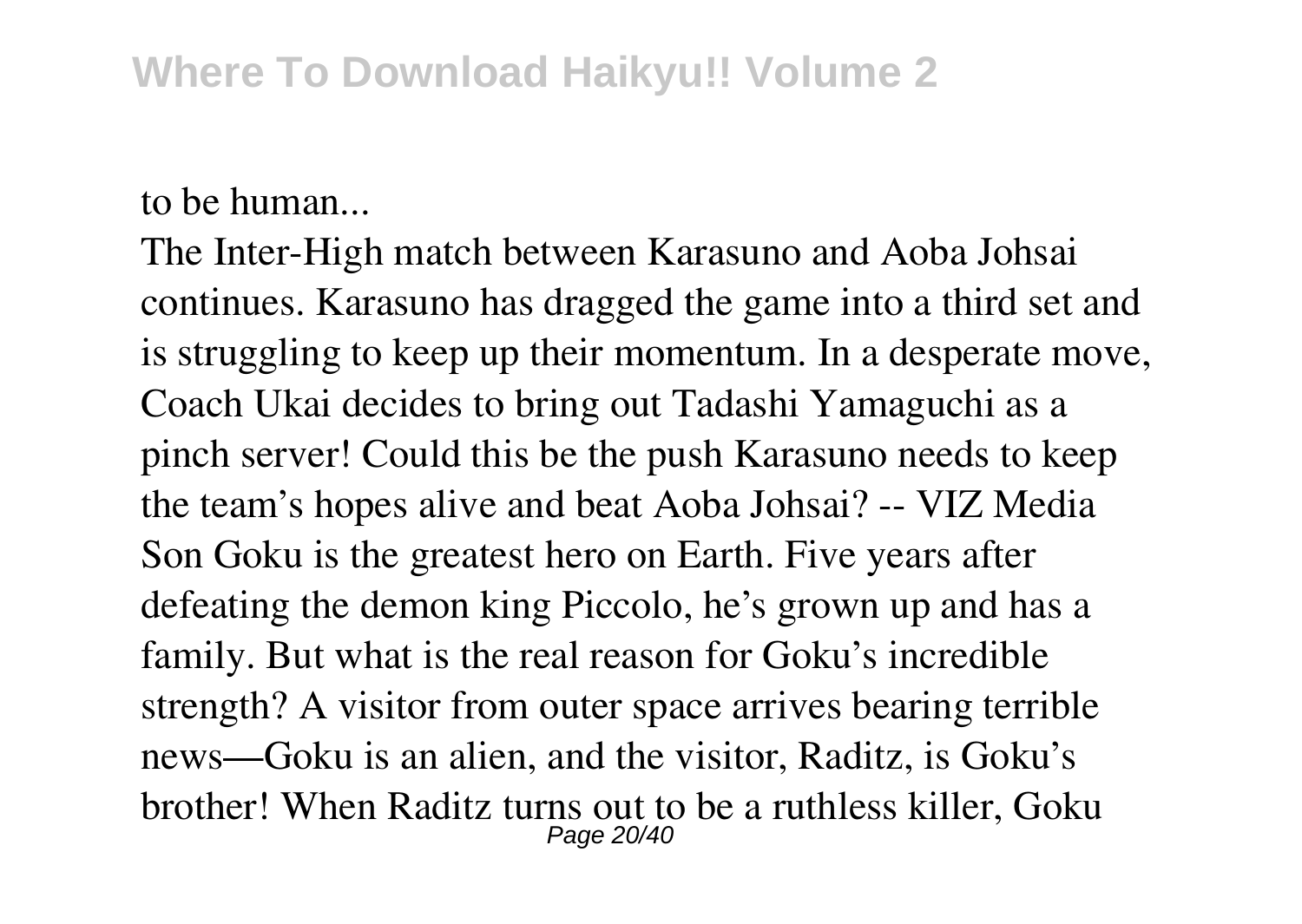must fight his incredibly strong brother to save his family and the entire human race. A surprising alliance may be Earth's last hope: Goku will team up with his old enemy Piccolo to save the world! -- VIZ Media Haikyu!!, Vol. 44 Setter Battle! Haikyu!!, Vol. 2 How to Draw Haikyu Dragon Ball Full Color Saiyan Arc, Vol. 1 Hope is a Waxing Moon *Shoyo Hinata is out to prove that in volleyball you don't need to be tall to fly! Ever since he saw the legendary player known* Page 21/40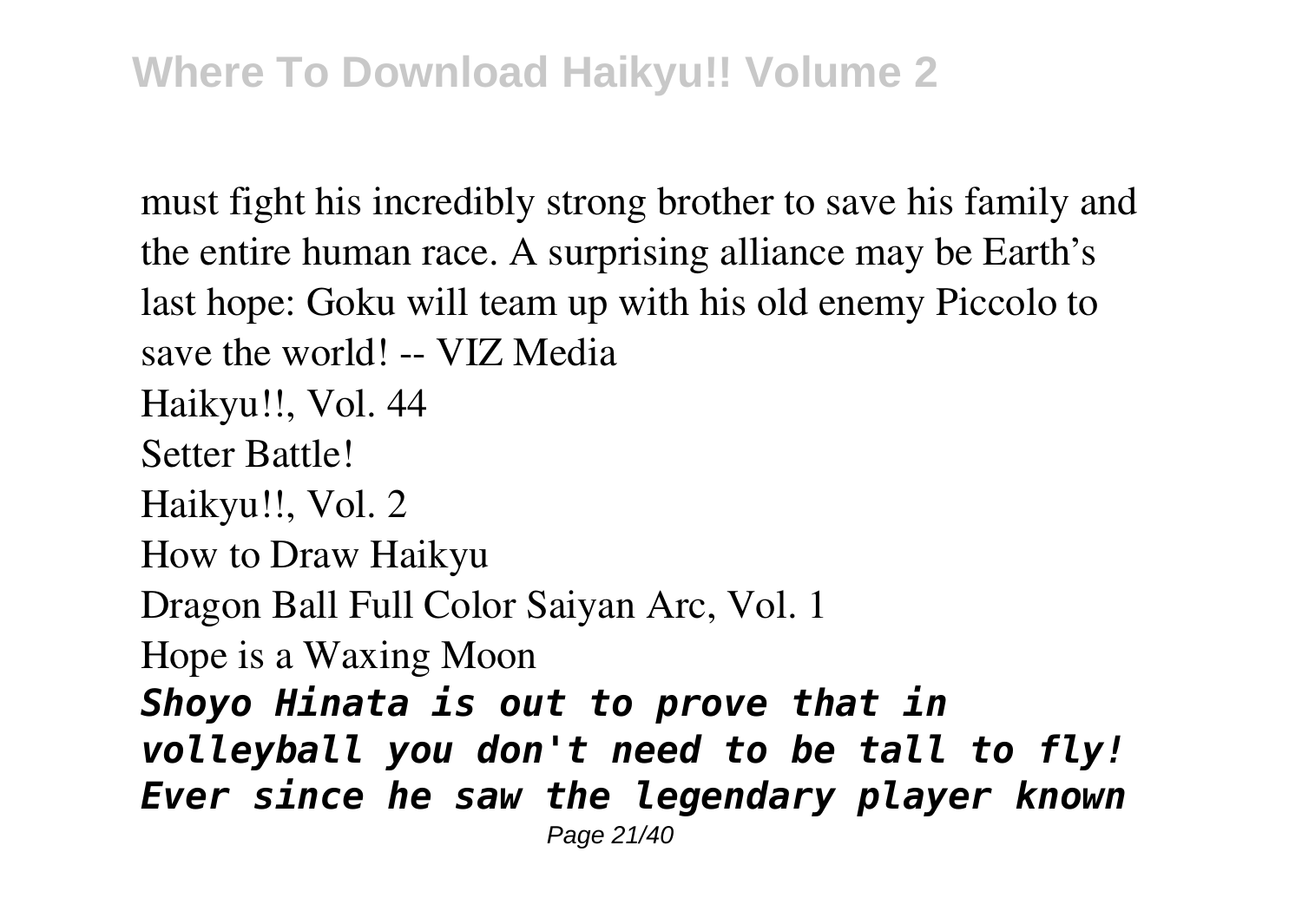*as "the Little Giant" compete at the national volleyball finals, Shoyo Hinata has been aiming to be the best volleyball player ever! Who says you need to be tall to play volleyball when you can jump higher than anyone else? Inarizaki's Atsumu Miya has found a target to pick on, and he's racking up service aces off of…Nishinoya?! Even though Karasuno is falling deeper and deeper into a hole during the second set, they're still slowly chipping away at Inarizaki's momentum. Will they get their chance to turn the tables?*

*After losing his first and last volleyball* Page 22/40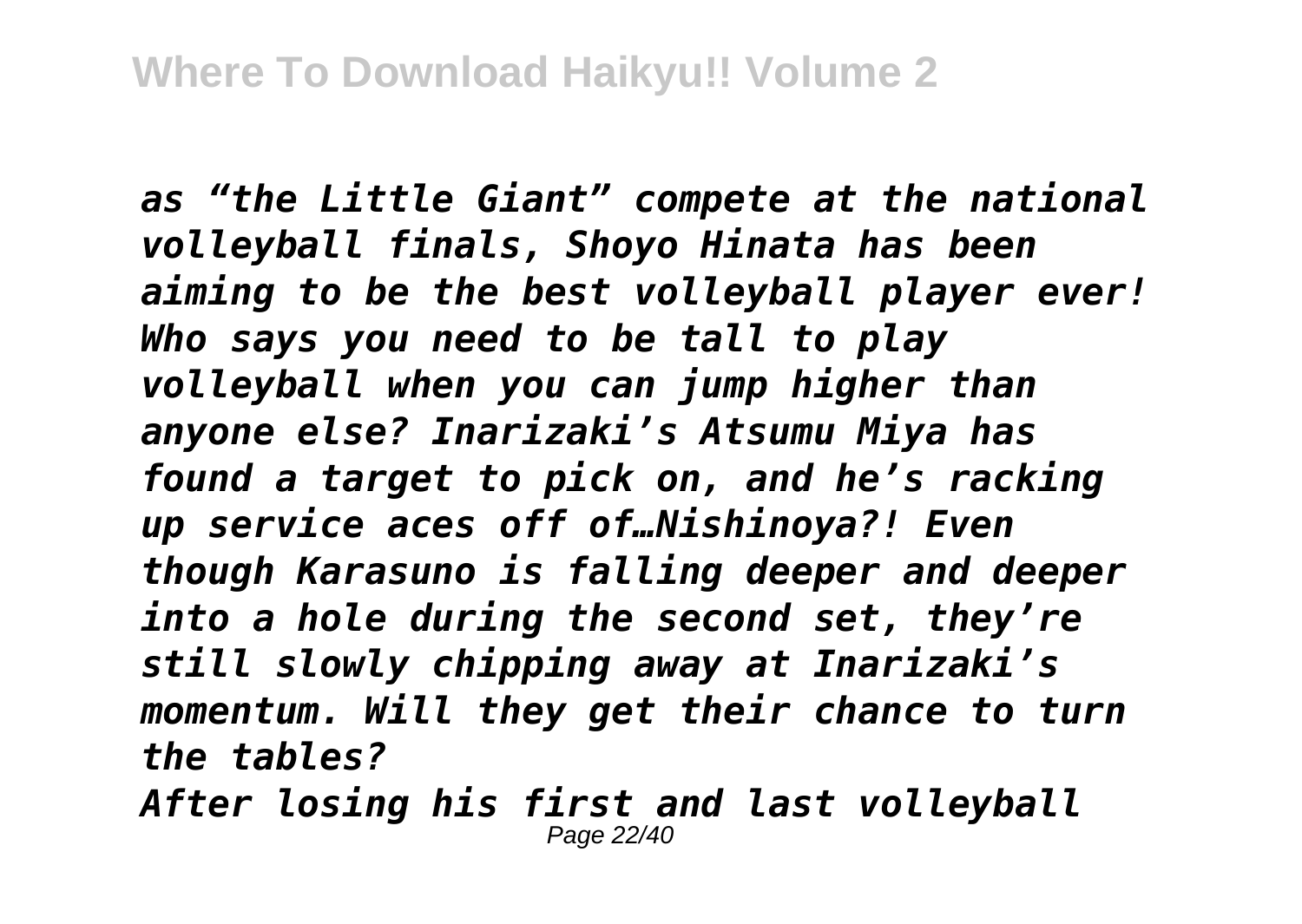*match against Tobio Kageyama, "the King of the Court," Shoyo Hinata swears to become his rival after graduating middle school. But what happens when the guy he wants to defeat ends up being his teammate?! -- VIZ Media Hinata and Kageyama finally meet again, this time in the V.League. Even amid the highlevel plays between the top-tier Adlers and Black Jackals, Hinata shows off all that he can do and makes big waves on the court! Once again facing Hinata as an opponent, Kageyama watches him with growing excitement as he navigates the court. -- VIZ Media Shoyo Hinata is out to prove that in* Page 23/40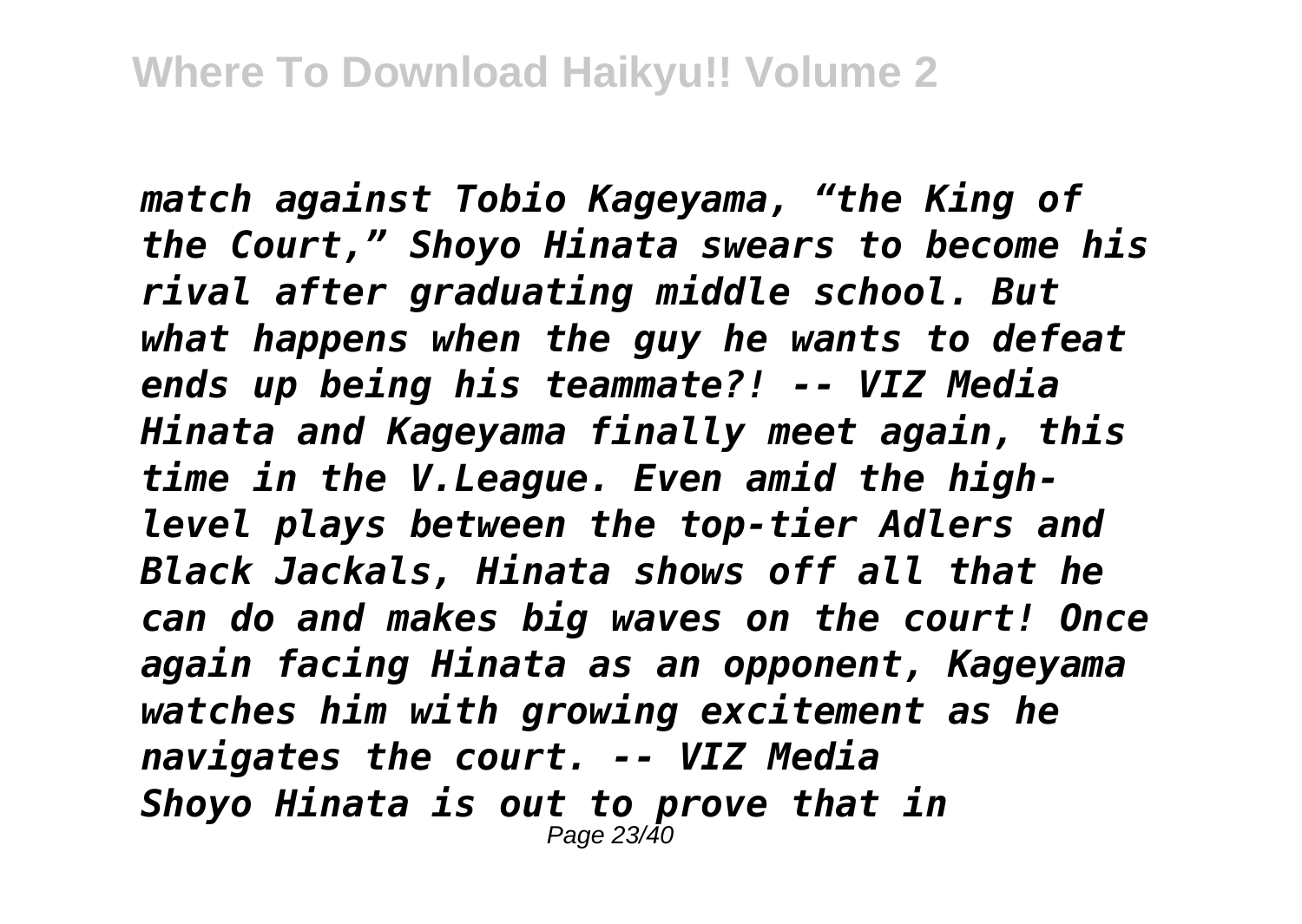*volleyball you don't need to be tall to fly! Ever since he saw the legendary player known as "the Little Giant" compete at the national volleyball finals, Shoyo Hinata has been aiming to be the best volleyball player ever! Who says you need to be tall to play volleyball when you can jump higher than anyone else? Fukurodani continues to battle against Mujinazaka for a slot in the quarterfinals. Bokuto is in the zone this game, but Akaashi struggles to keep up while setting for him, and he is ultimately benched. At the same time, Mujinazaka's Kiryu is out to prove once and for all that he is* Page 24/40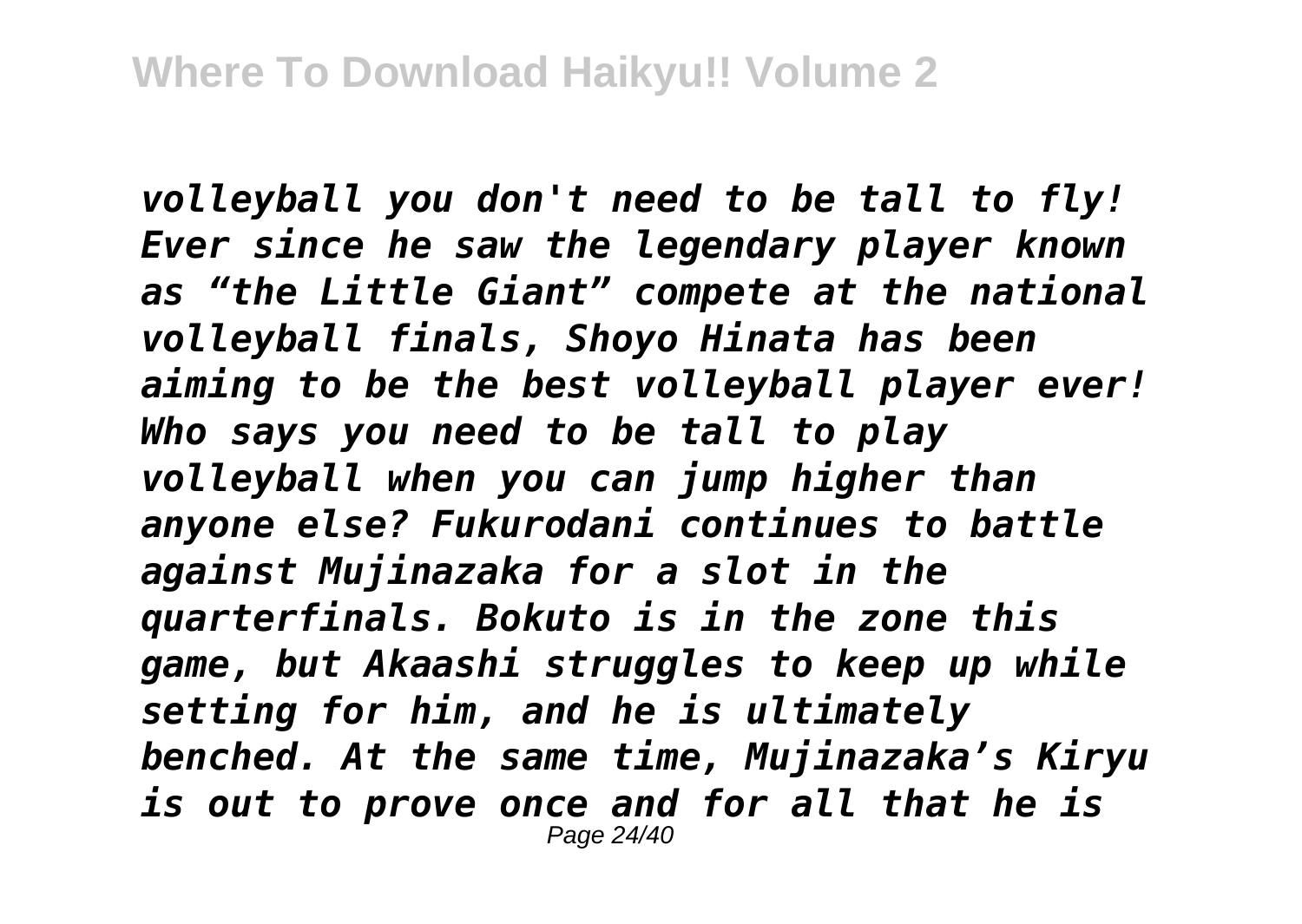*better than Bokuto. Meanwhile, Karasuno gears up for its quarterfinal game against Kamomedai. It's Little Giant versus Little Giant…and someone unexpected finally makes an appearance to watch this particular game! Haikyu!!, Vol. 42 The View From The Top Haikyu!!, Vol. 14 Haikyu!!, Vol. 4 Haikyu!!, Vol. 40 Evolution*

*Kenma Kozume tried to keep Kageyama and Hinata contained in a birdcage, but they*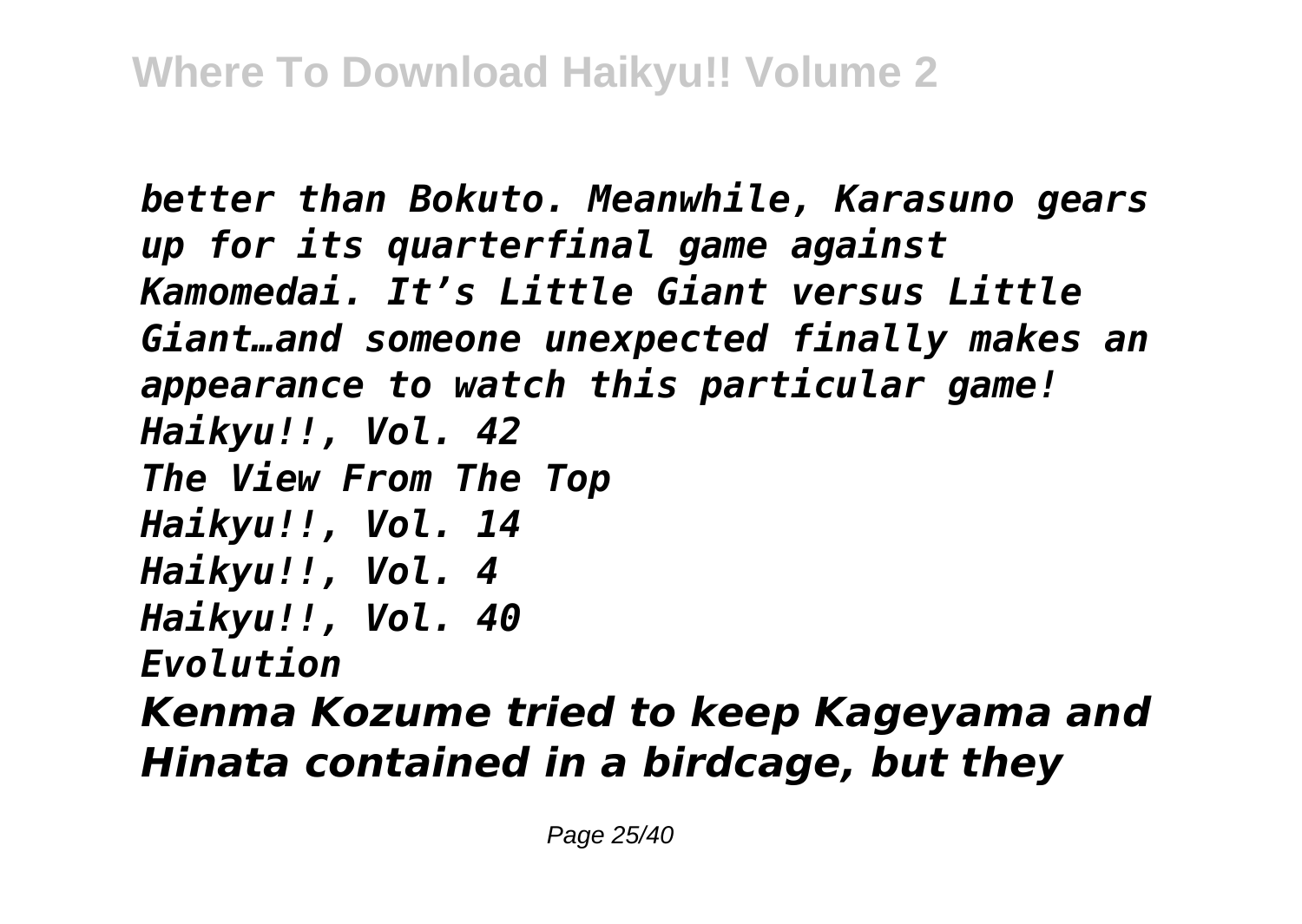*break free with a bold four set! Now that Hinata has added height to his arsenal, Nekoma brings out their own rookie tandem of giants—Lev Haiba and Sou Inuoka—to stop him! The Dumpster Battle dives into the final, climactic set... Who will come out on top, Hinata or Kozume?! -- VIZ Media Shoyo Hinata is out to prove that in volleyball you don't need to be tall to fly! Ever since he saw the legendary player known as "the Little Giant" compete at the national volleyball finals, Shoyo Hinata has been aiming to be the best volleyball player* Page 26/40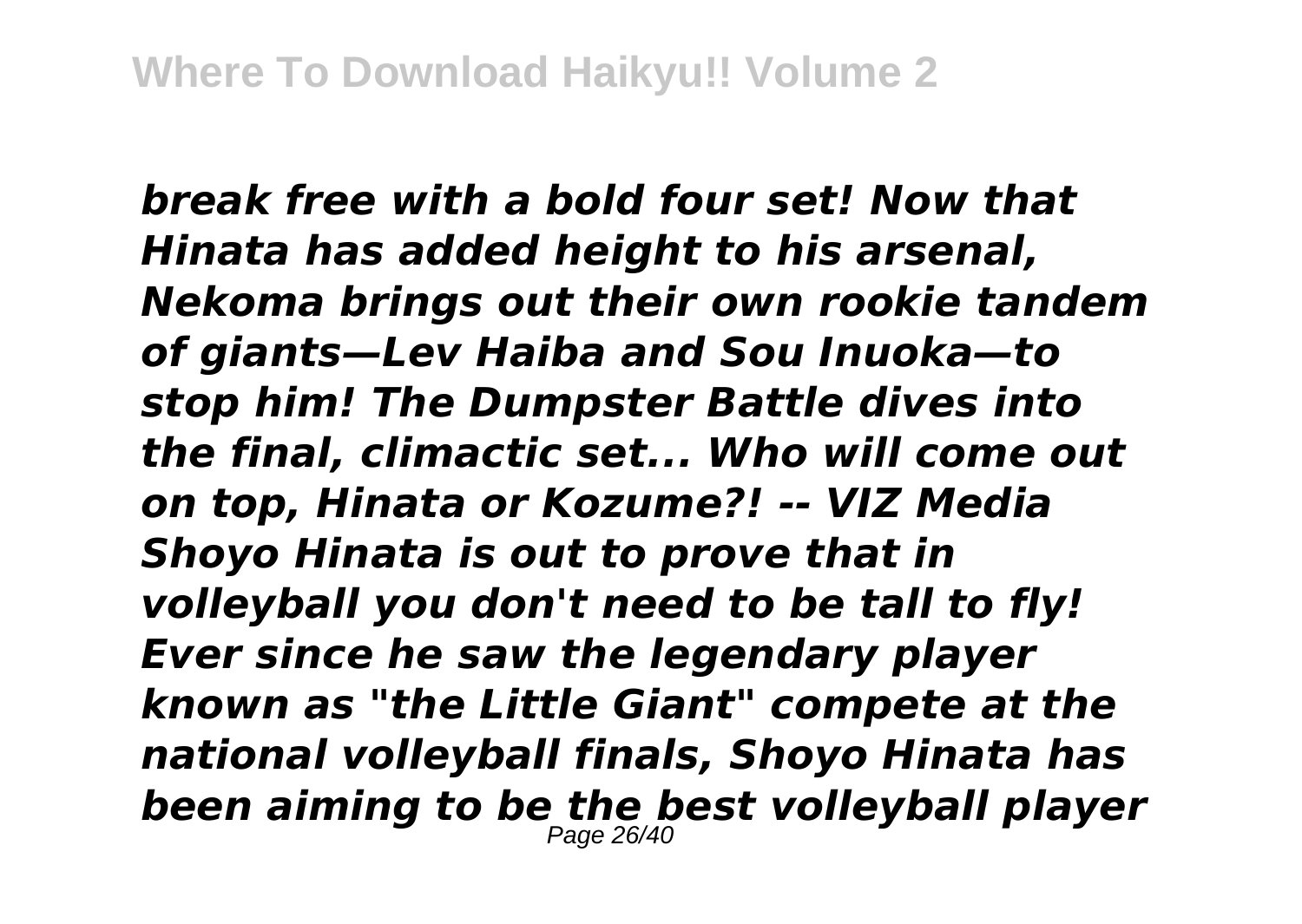*ever! He decides to join the team at the high school the Little Giant went to—and then surpass him. Who says you need to be tall to play volleyball when you can jump higher than anyone else? Thanks to Ennoshita's efforts, Karasuno defeats Wakutani Minami and advances to the semifinals of the Miyagi Prefecture qualifier tournament. Their next opponent will be whoever wins the Aoba Johsai vs. Date Tech game! Will it be Bluecastle, led by the prefecture's number one setter, Tohru Oikawa? Or will it be Date Tech and their* Page 27/40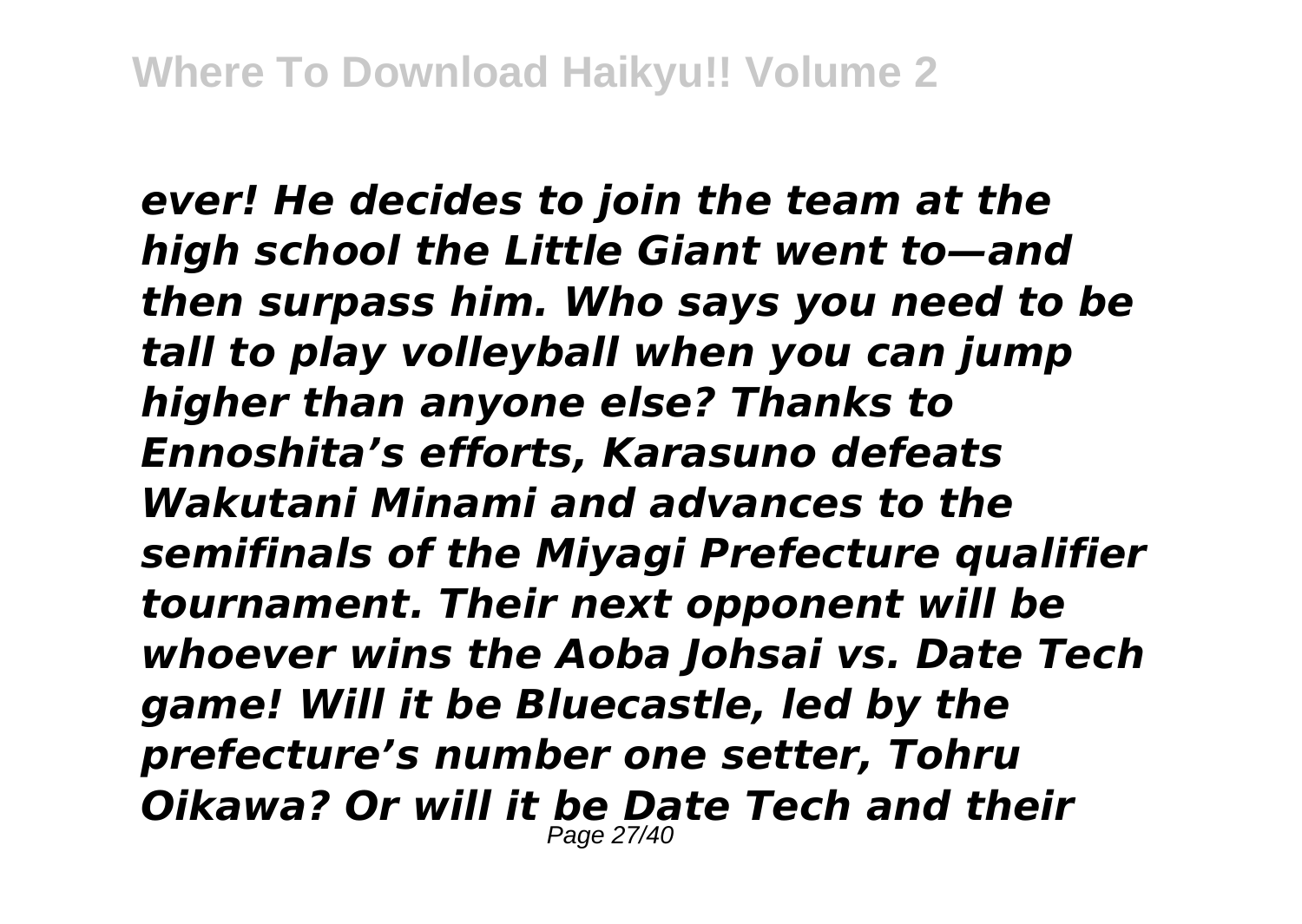#### *newly rebuilt Iron Wall? Shoyo Hinata is out to prove that in volleyball you don't need to be tall to fly! Ever since he saw the legendary player known as "the Little Giant" compete at the national volleyball finals, Shoyo Hinata has been aiming to be the best volleyball player ever! Who says you need to be tall to play volleyball when you can jump higher than anyone else? After graduating high school, Hinata booked it all the way to Brazil to learn how to play beach volleyball and improve his control and strength. While* Page 28/40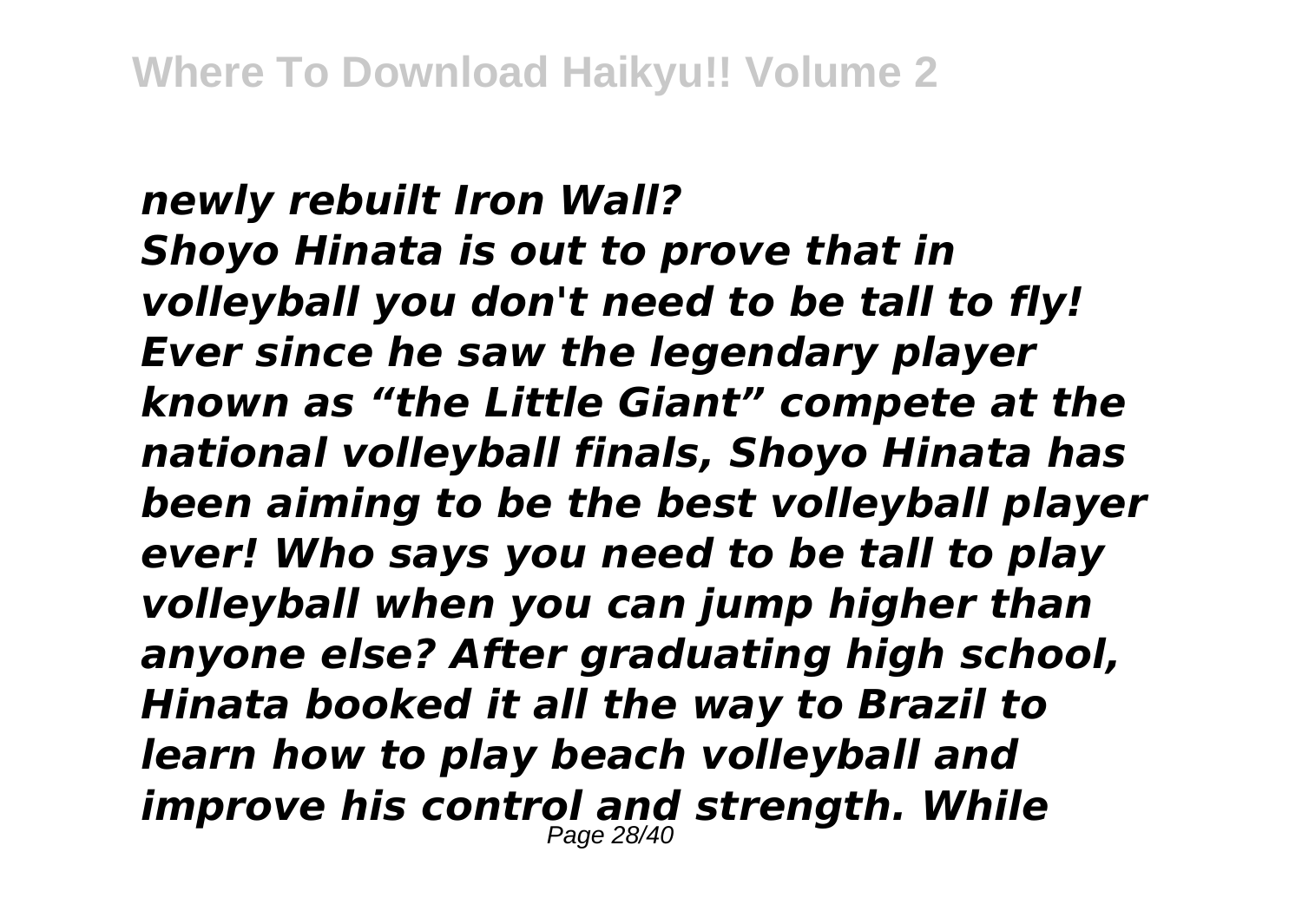*there, he has made a name for himself as Ninja Shoyo, and has become a well-known beach volleyball player. He's approached by another player named Heitor, who is desperate to win his next match and keep his sponsors. Will Hinata's new skills be enough to help Heitor? It's the final set of the Spring Tournament qualifier semifinals, and Aoba Johsai has game point! With their backs against the wall yet again, Karasuno digs deep and throws their greatest efforts into one final rally. Will they be able to take the rally and* Page 29/40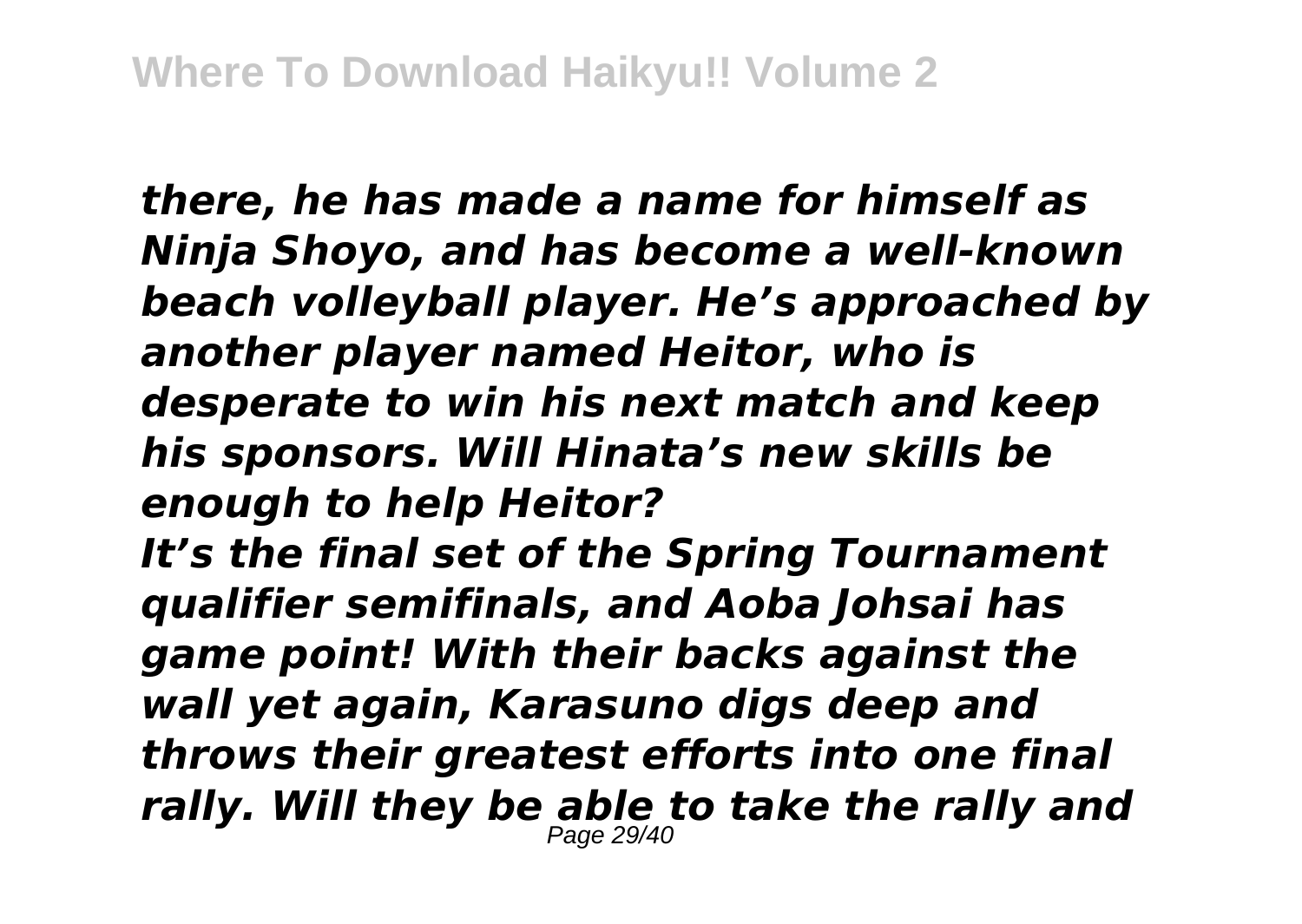### *overcome the Great King?! -- VIZ Media Go, Team Karasuno! Particular Talent and Instinct The Greatest Opponent Hinata and Kageyama Fort Benning*

Karasuno has successfully defeated Tohru Oikawa and Aoba Johsai in their practice match, but the team's future doesn't look so bright. The match uncovered serious holes in Karasuno's defense, which would be fatal in a real game! What they need is a defense expert, a libero, to cover their holes for them. It turns out Page 30/40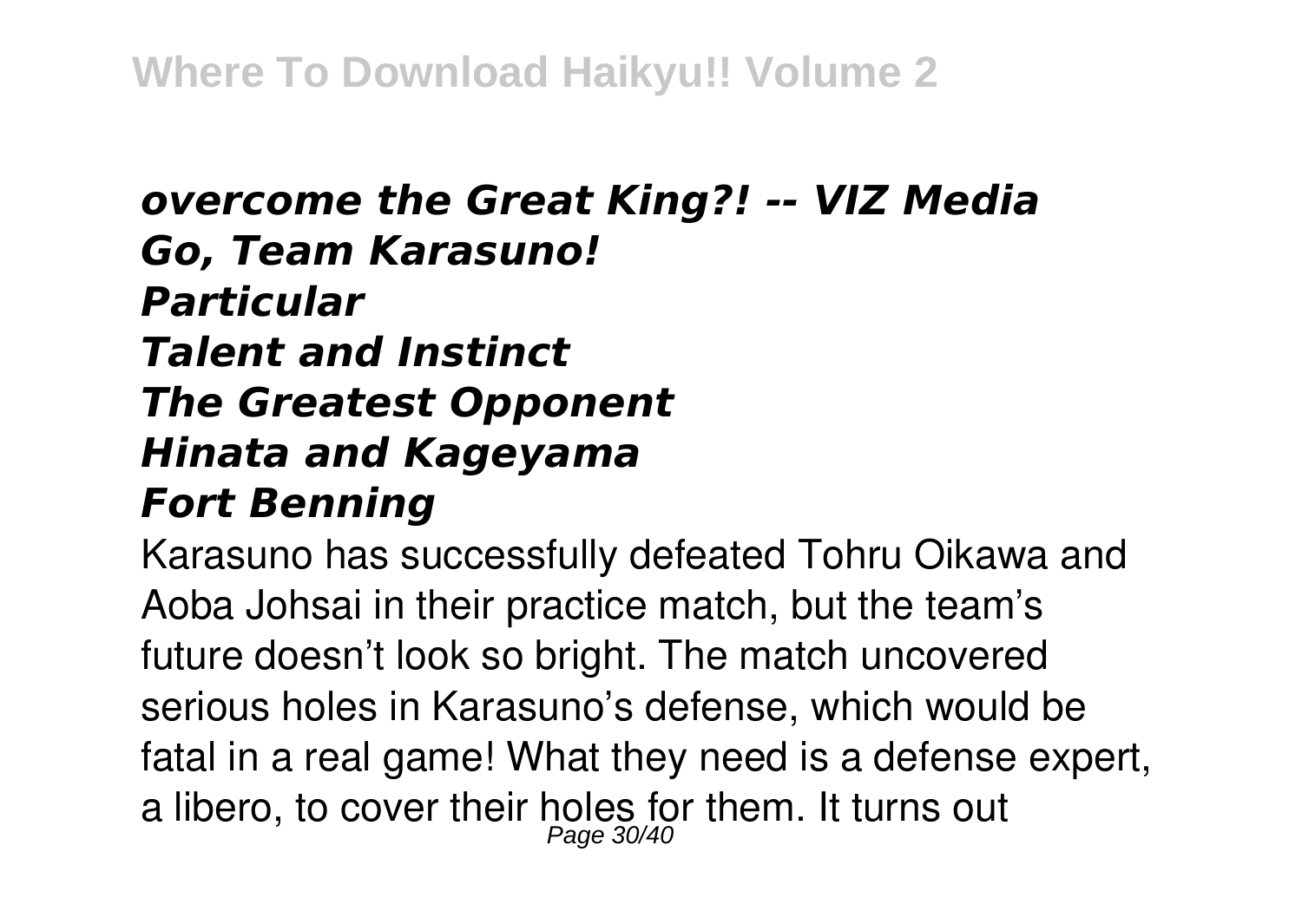Karasuno does have a libero named Yu Nishinoya, but he was suspended for one week for violent behavior! And he's even shorter than Hinata! -- VIZ Media With the design of each character, each step is shown step by step so that the artist can capture the character's drawing. There are many characters to choose from such as: Hinata, Kenma Kozume, Kiyoko Shimizu, ... The characters that are easy to draw are interesting for the artist. The book is intended for beginners who want to improve their drawing skills for cartoon characters. Suitable for people who love to draw and love this movie. Enjoy life with this book !!!

The Tokyo training camp is halfway done, and Karasuno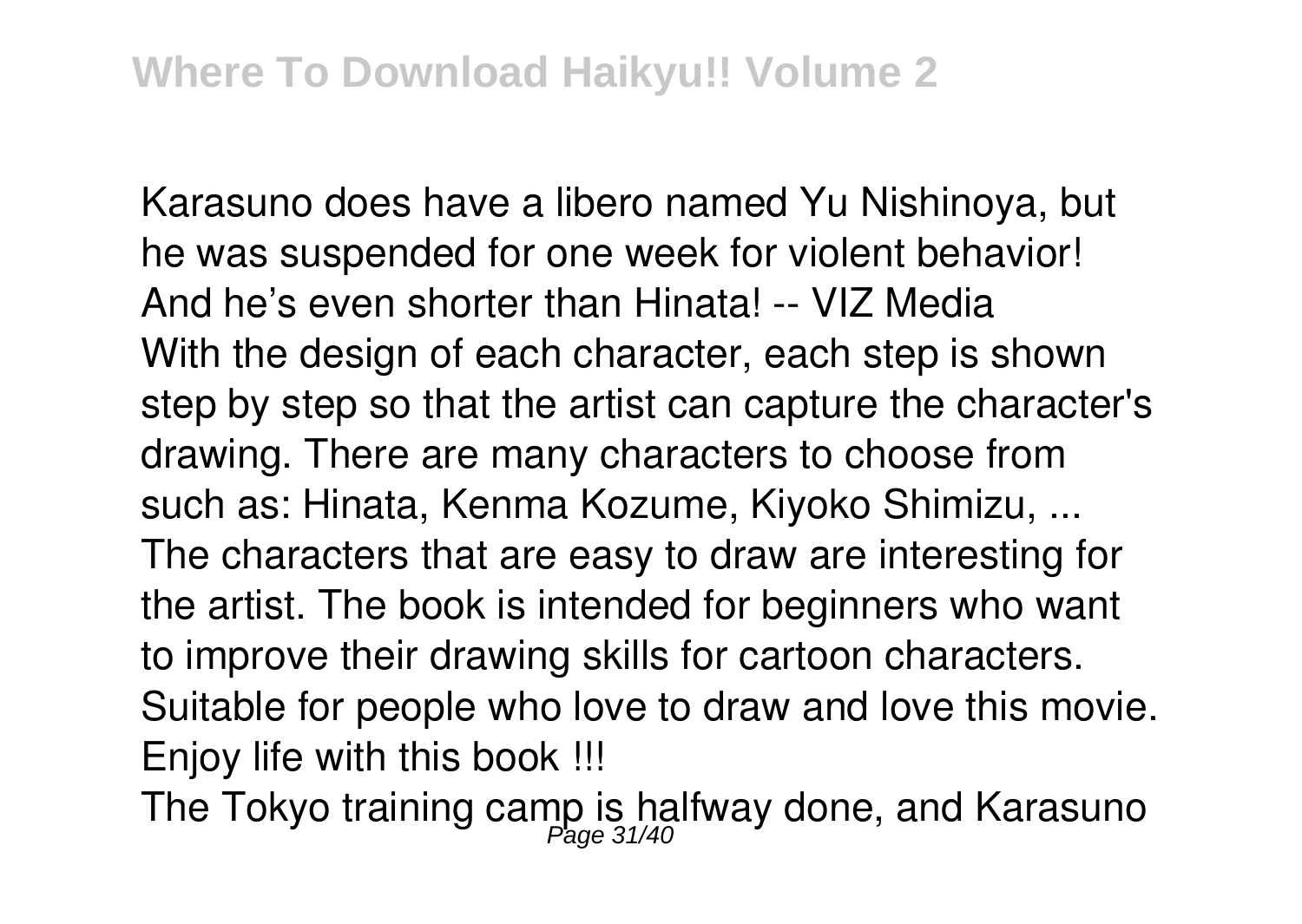is starting to see some results from all their extra practice. The new version of the Freak Quick just isn't working out, however. Looking for new ways to fight in the air, Hinata goes to Fukurodani's ace, Kotaro Bokuto, for some help. -- VIZ Media

The training camp kicks off with a bang! Hinata and his teammates train their hearts out in preparation for the practice game against Nekoma, but they'll need to polish their receiving skills if they want to win. After all their hard work, the moment they've all been waiting for finally arrives—the revival of the long-standing rivalry between the Cats and the Crows! And Nekoma's starting setter looks vaguely familiar... -- VIZ Media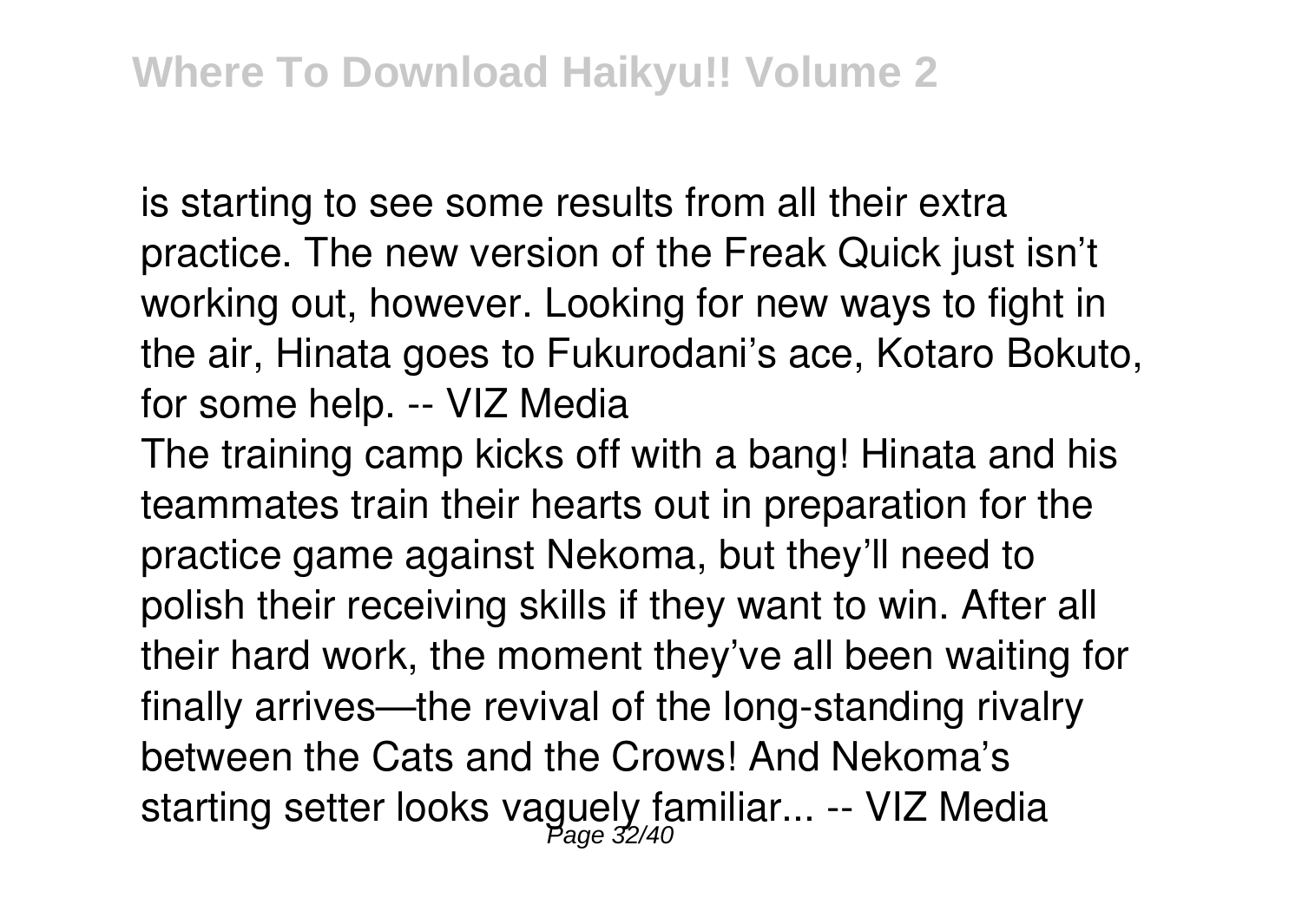Haikyu!!, Vol. 43

Haikyu!!, Vol. 6 Haikyu!!, Vol. 7 Haikyu!!, Vol. 11 Haikyu!!

After Karasuno loses all of their practice games against Nekoma, the cracks in Karasuno's teamwork are more apparent than ever! With Inter-High qualifiers looming over them, Hinata, Kageyama and the rest of the team will have to work hard to be able to stand a chance. But with two of the top four schools in their qualifier block, Karasuno's chances look slim. How will they overcome this challenge when just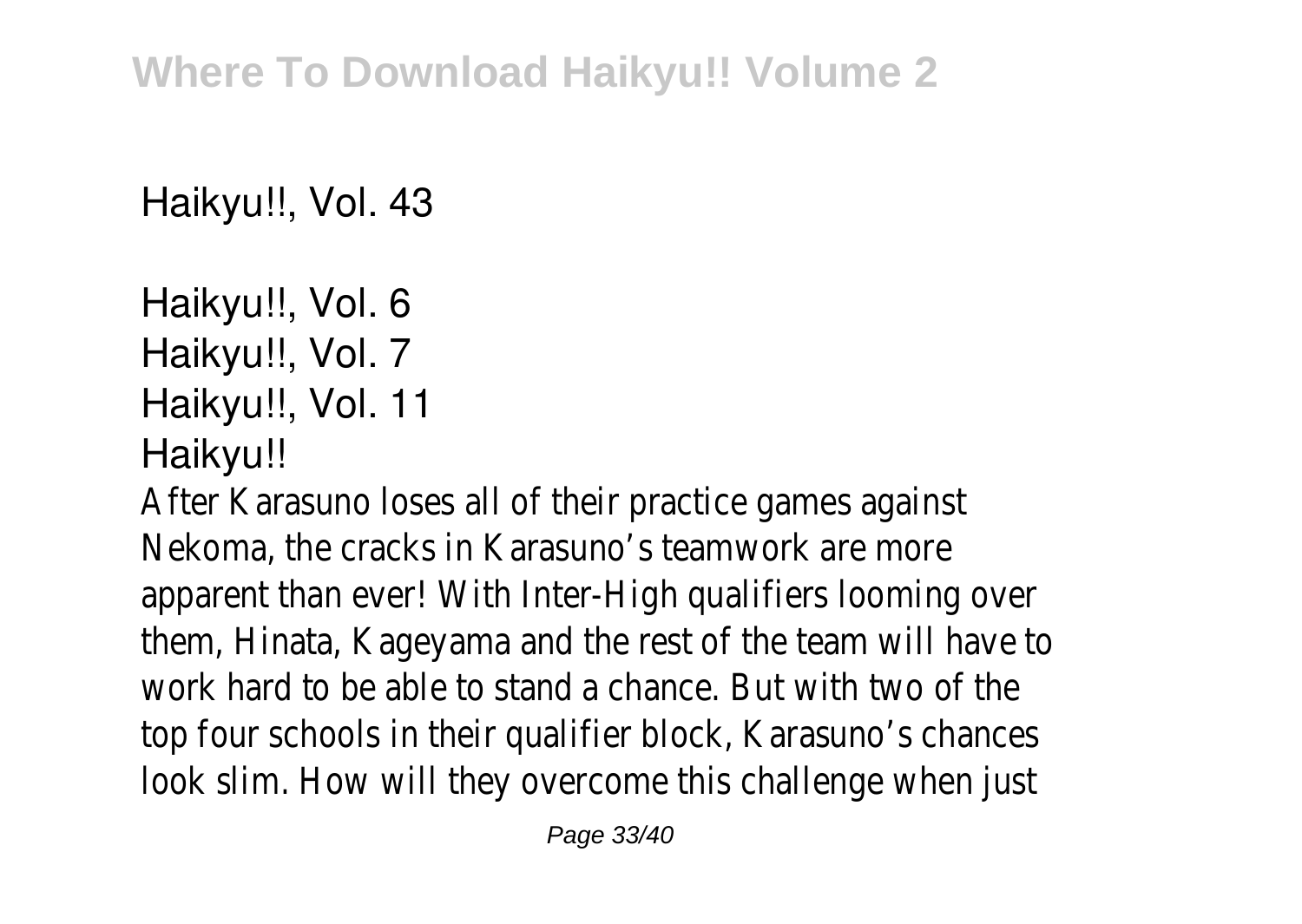thinking about their second opponent, Date Tech, makes Karasuno's ace, Asahi Azumane, tremble in fear? -- VIZ Media

Haikyu!!VIZ Media LLC

Contains More than 50 Designs of One of The Best Sports Anime Series Ever - Haikyuu. Coloring Book Includes so Many Characters as Tobio Kageyama, Ukai Keishin, Yu Nishinoya, ...And Much More. Each Lover of The Volleyball Anime Series Should Have This Coloring Book - It's simply the Best

This work has been selected by scholars as being culturally important, and is part of the knowledge base of civilization as we know it. This work was reproduced from the original artifact, and remains as true to the original work as possible. Page 34/40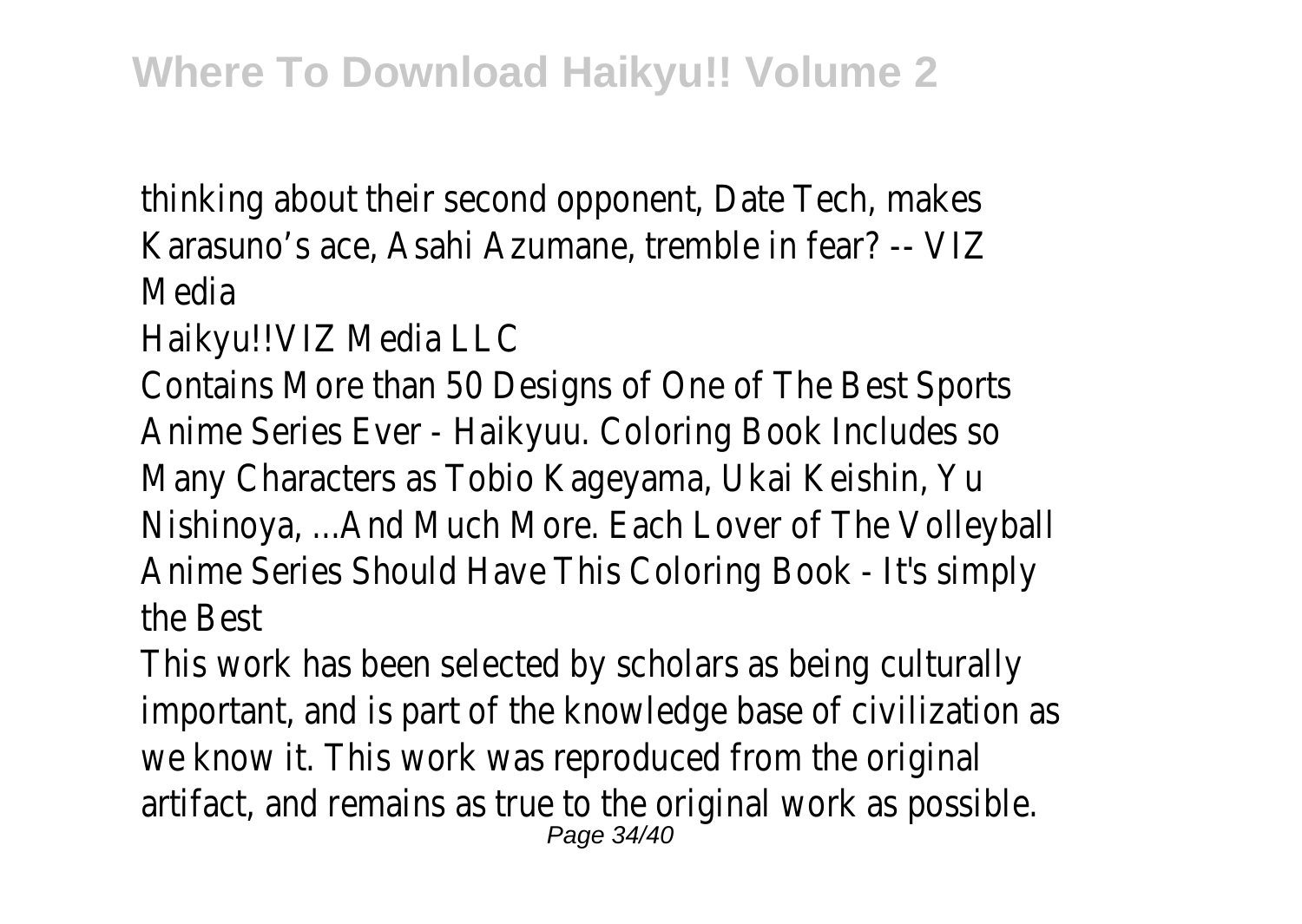Therefore, you will see the original copyright references, library stamps (as most of these works have been housed in our most important libraries around the world), and other notations in the work. This work is in the public domain in the United States of America, and possibly other nations. Within the United States, you may freely copy and distribute this work, as no entity (individual or corporate) has a copyright on the body of the work. As a reproduction of a historical artifact, this work may contain missing or blurred pages, poor pictures, errant marks, etc. Scholars believe, and we concur, that this work is important enough to be preserved, reproduced, and made generally available to the public. We appreciate your support of the preservation process, and thank you for being an important part of keeping this Page 35/40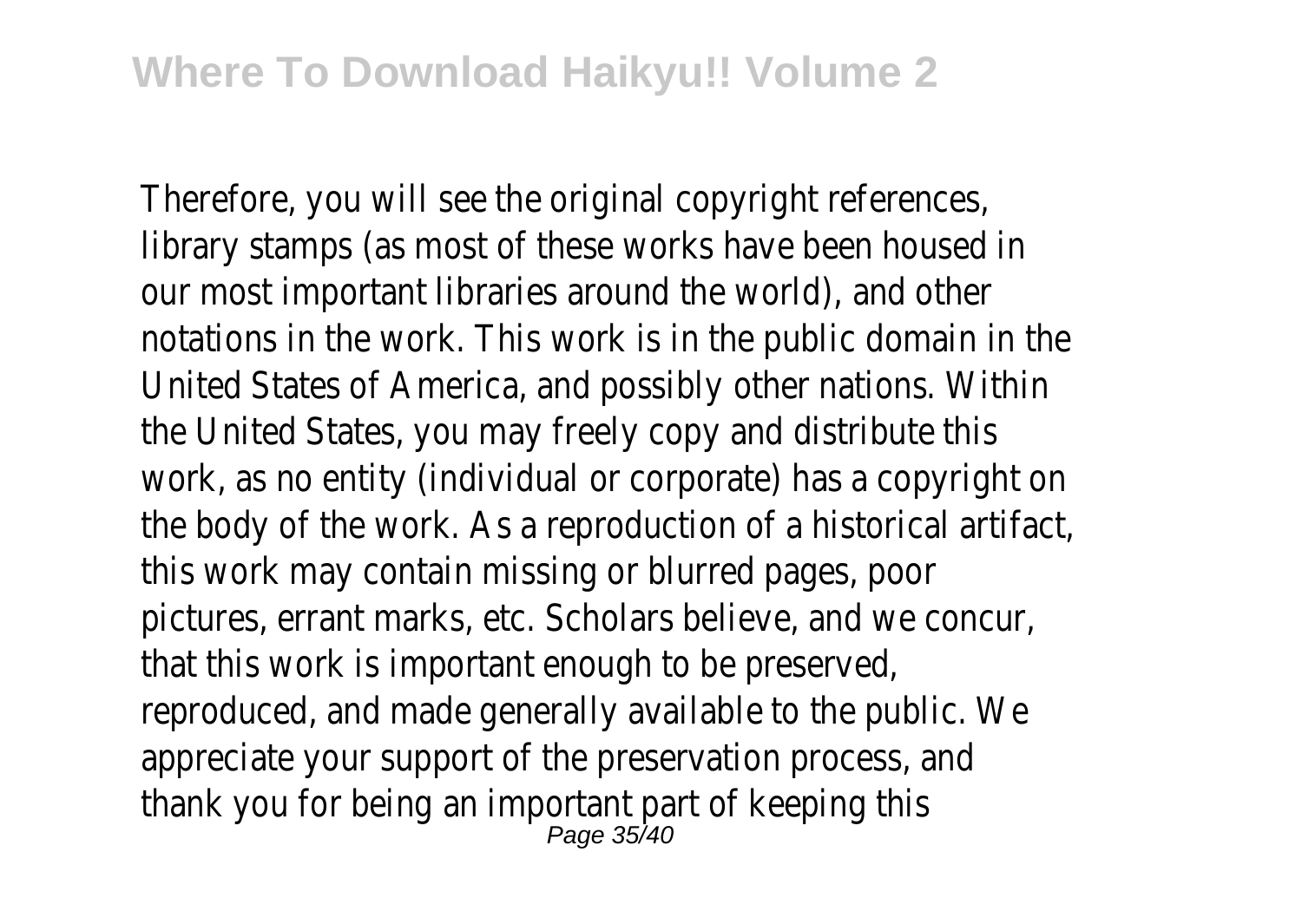knowledge alive and relevant. Black Butler Mémories from Survir a L'Histoire de France Haikyu!!, Vol. 3 Haikyu!!, Vol. 38 Cats' Claws Haikyu!!, Vol. 9 *Shoyo Hinata is out to prove that in volleyball you don't need to be tall to fly! Ever since he saw the legendary player known as "the Little Giant" compete at the national volleyball finals, Shoyo Hinata has been aiming to be the best volleyball player ever! Who says you need to be tall to play volleyball when you can*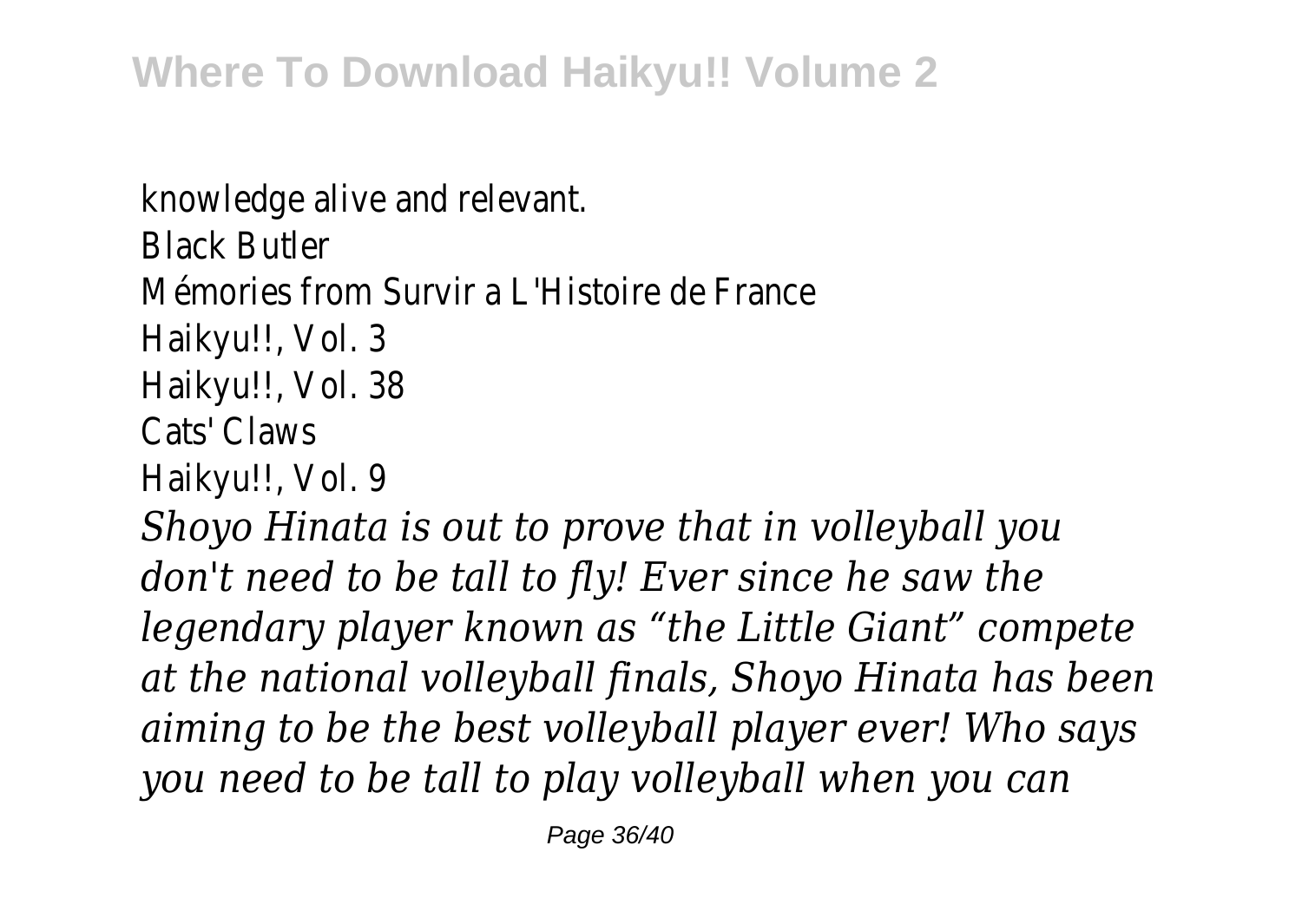*jump higher than anyone else? With the game between Kamomedai and Karasuno seesawing back and forth, Azumane is left feeling guilty and useless because his shots are being constantly blocked. How will he get past Hirugami, who has learned how to shrug off the pressure and play using his full ability at all times? Karasuno's ace comes to a quiet realization and finally awakens to his true strength!*

*Motivated by their heartbreaking loss to Aoba Johsai, Karasuno now works towards a new goal—the Spring Tournament! The team gears up for a trip to Tokyo for a training camp with some of the top teams in Tokyo, including Nekoma, but there's something they need to* Page 37/40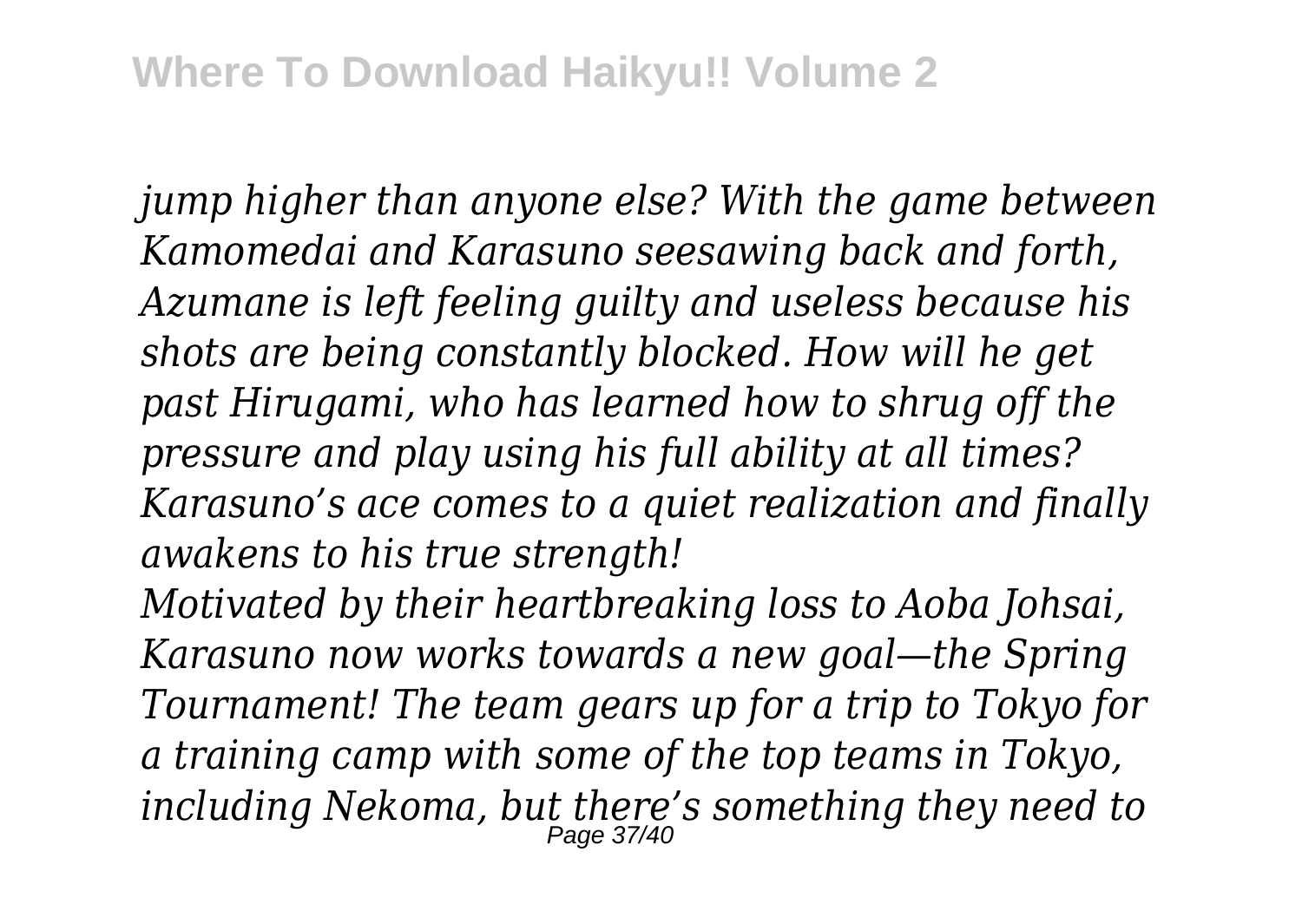*do first...pass their finals! Hinata, Kageyama, Nishinoya and Tanaka are all at risk of not being allowed to go. What are they going to do?! -- VIZ Media*

*Ever since he saw the legendary player known as the "Little Giant" compete at the national volleyball finals, Shoyo Hinata has been aiming to be the best volleyball player ever! He decides to join the team at the high school the Little Giant went to-and then surpass him. Who says you need to be tall to play volleyball when you can jump higher than anyone else? After proving themselves to be the ultimate combination in their practice match against Kei Tsukishima, Kageyama and* Page 38/40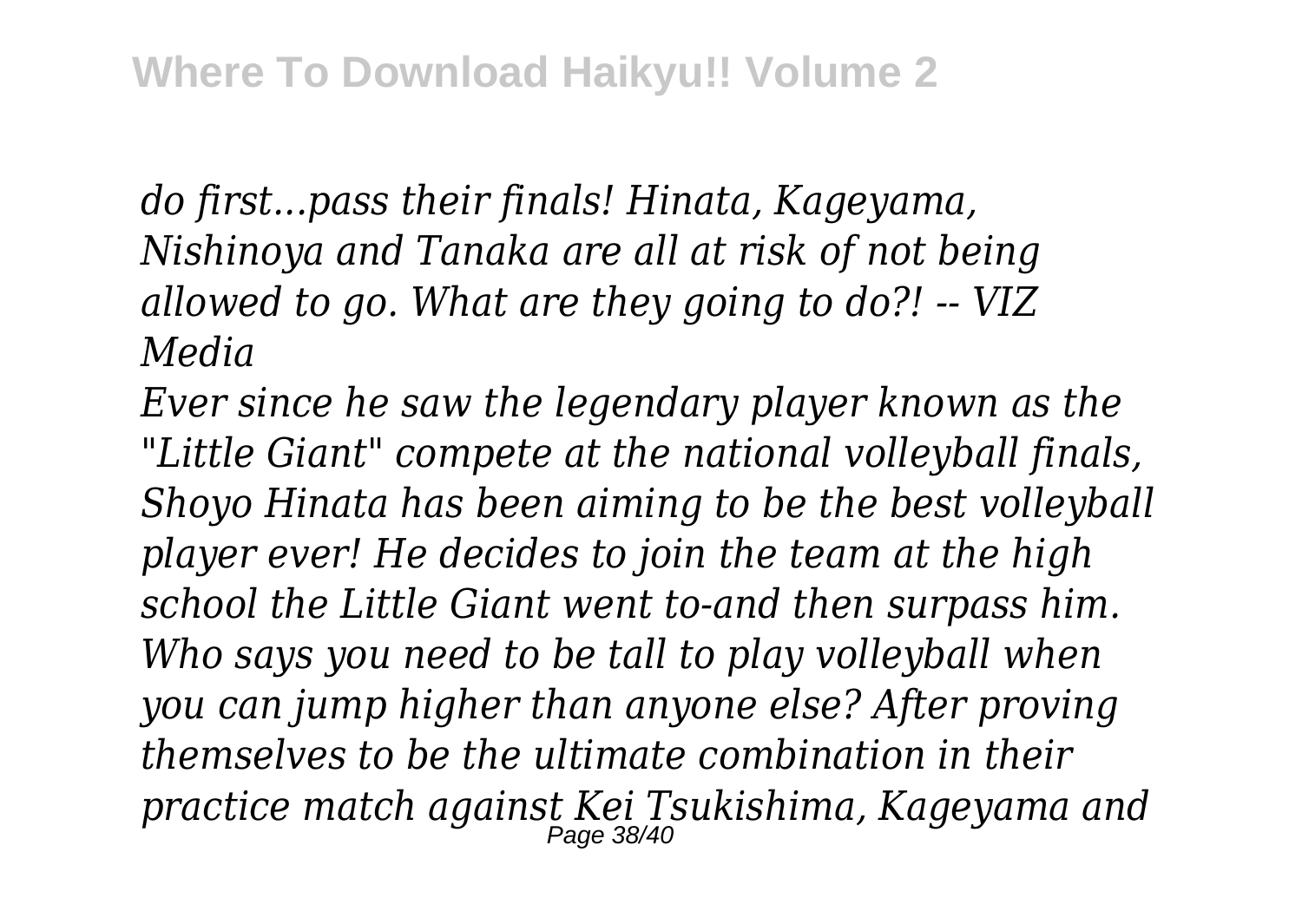*Hinata are finally allowed to join the club! Hinata's true power—to perfectly time his spikes with his eyes closed—is awakened, and nothing can seem to stop this crazy setter-spiker duo. Now their skills are about to be put to the test at a practice game against one of Kageyama's former teammates from middle school, Tohru Oikawa.*

*Shoyo Hinata is out to prove that in volleyball you don't need to be tall to fly! Ever since he saw the legendary player known as "the Little Giant" compete at the national volleyball finals, Shoyo Hinata has been aiming to be the best volleyball player ever! Who says you need to be tall to play volleyball when you can* Page 39/40